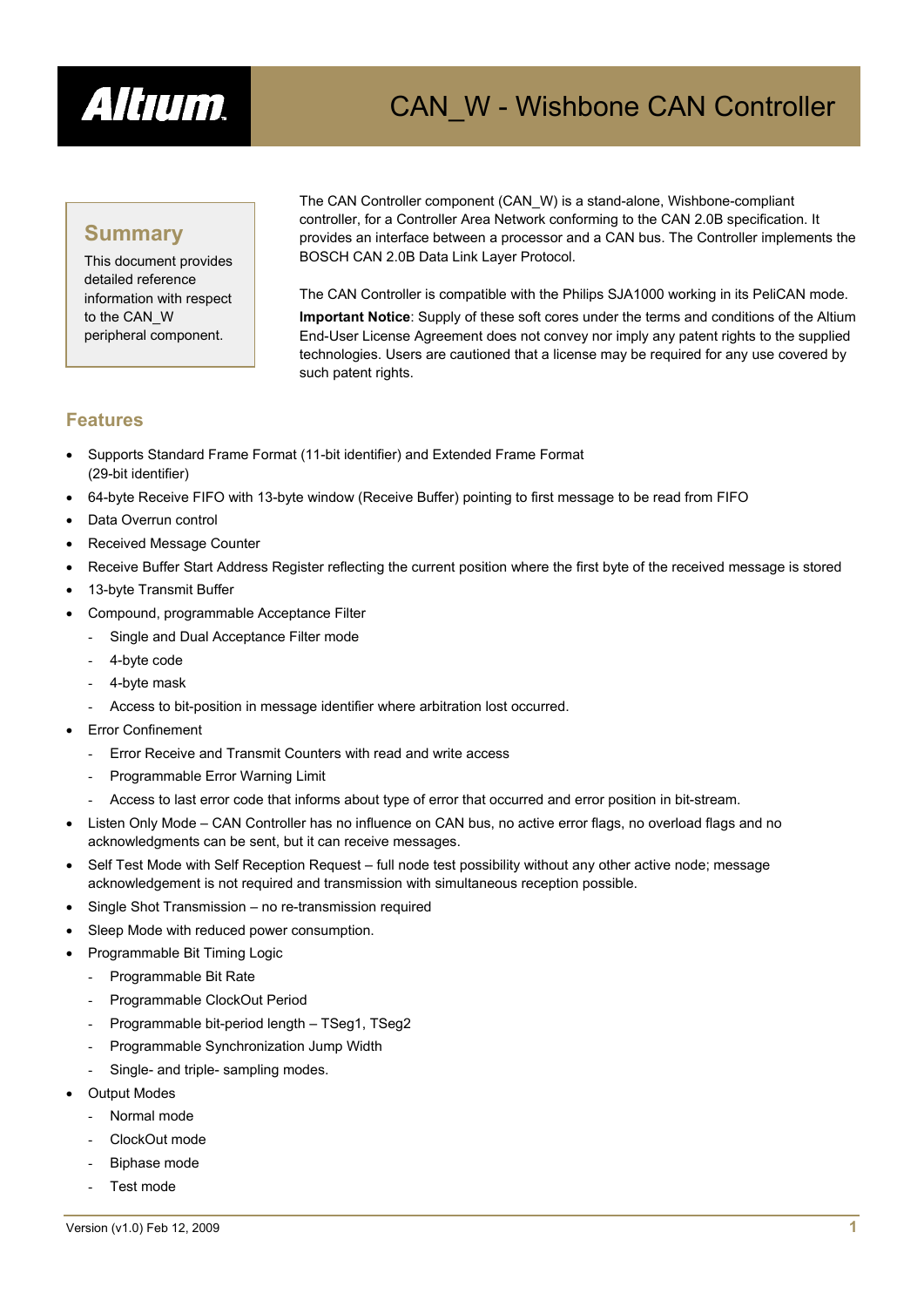- Receive interrupt output enable (in normal mode).
- Input Modes
	- Normal mode
	- Test mode.
- Compound and Flexible Interrupt Structure.
- Wishbone-compliant.

## **Available Components**

From a schematic document, the CAN\_W component can be found in the FPGA Peripherals (Wishbone) integrated library (FPGA Peripherals (Wishbone).IntLib), located in the \Library\Fpga folder of the installation.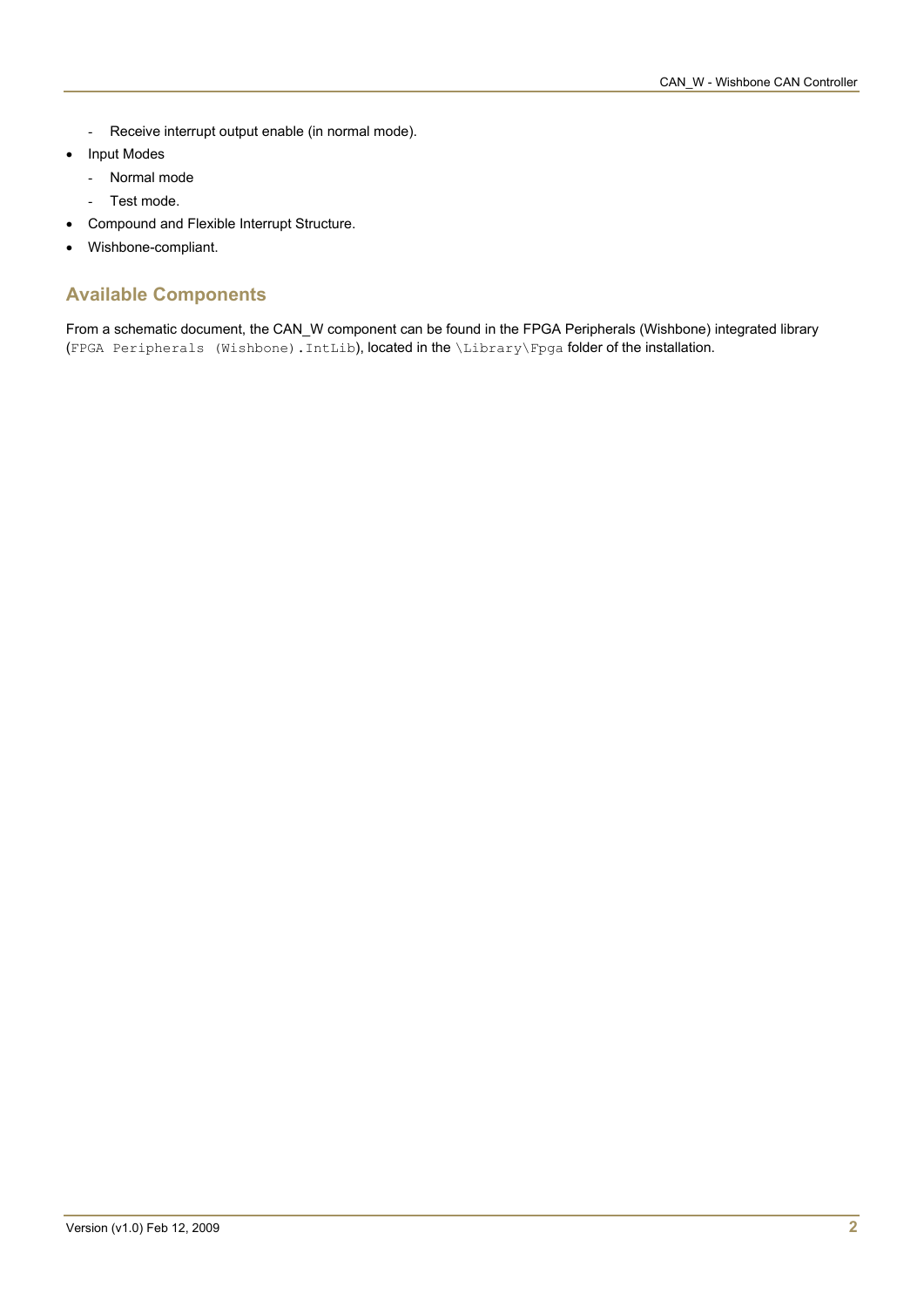# **Designing with the CAN\_W**

Use of a CAN\_W component within an FPGA design is a straightforward procedure – simply place the component and wire it up to the applicable circuitry of the design.

## **Symbols**



*Figure 1. CAN symbol.* 

## **Pin Description**

The pinout of the CAN Controller has not been fixed to any specific device I/O, thereby allowing flexibility with user application. The CAN Controller contains only unidirectional pins - inputs or outputs.

*Table 1. CAN\_W pin description* 

| <b>Name</b> | Type | <b>Polarity/Bus size</b> | <b>Description</b>                                                                                                                                                                                        |
|-------------|------|--------------------------|-----------------------------------------------------------------------------------------------------------------------------------------------------------------------------------------------------------|
|             |      |                          | <b>Control Signals</b>                                                                                                                                                                                    |
| CLK I       |      | <b>Rise</b>              | External system clock                                                                                                                                                                                     |
| RST I       |      | High                     | External system reset. A High state on this pin for two clock cycles while<br>the system clock (CLK_I) is running, resets the component                                                                   |
|             |      |                          | <b>Host Processor Interface Signals</b>                                                                                                                                                                   |
| STB_I       |      | High                     | Strobe signal. When asserted, indicates the start of a valid Wishbone data<br>transfer cycle                                                                                                              |
| $CYC_$      |      | High                     | Cycle signal. When asserted, indicates the start of a valid Wishbone cycle                                                                                                                                |
| ACKO        | O    | High                     | Standard Wishbone device acknowledgement signal. When this signal<br>goes high, the Controller (Wishbone Slave) has finished execution of the<br>requested action and the current bus cycle is terminated |
| ADR I       |      |                          | Address bus, used to select an internal Wishbone register of the<br>component for writing to/reading from:<br>0 = Wishbone Address register (WAREG)                                                       |
|             |      |                          | 1 = Wishbone Data register (WDREG)                                                                                                                                                                        |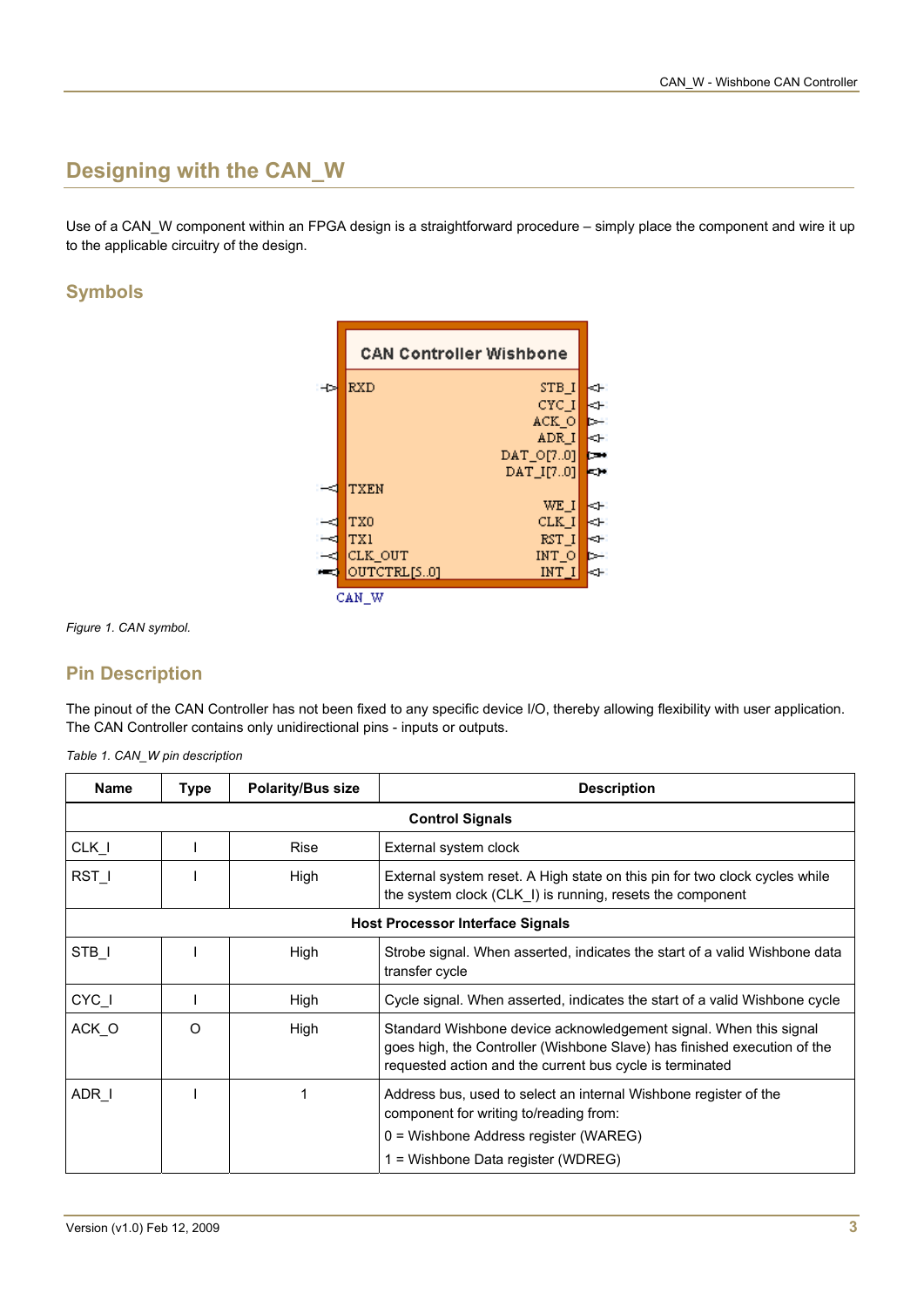| <b>Name</b>      | <b>Type</b> | <b>Polarity/Bus size</b> | <b>Description</b>                                                                                     |
|------------------|-------------|--------------------------|--------------------------------------------------------------------------------------------------------|
| DAT <sub>O</sub> | O           | 8                        | Data to be sent to host processor                                                                      |
| $DATA_l$         | I           | 8                        | Data received from host processor                                                                      |
| WE_I             |             | Level                    | Write enable signal. Used to indicate whether the current local bus cycle is<br>a Read or Write cycle: |
|                  |             |                          | $0 = Read$                                                                                             |
|                  |             |                          | $1 = Write$                                                                                            |
| $INT_0$          | O           | High                     | Interrupt output                                                                                       |
| INT I            | I           | High                     | Interrupt input                                                                                        |
|                  |             |                          | <b>CAN BUS Interface Signals</b>                                                                       |
| <b>RXD</b>       | L           |                          | Input from the physical CAN bus line                                                                   |
| <b>TXEN</b>      | O           | Low                      | This signal is used to enable tristate output buffers                                                  |
| <b>TX0, TX1</b>  | O           |                          | Outputs from the Controller output drivers to the physical bus line.                                   |
|                  |             |                          | Function depends on Output Mode selected by OCMODE bits in Output<br>Control Register.                 |
| CLK_OUT          | O           | <b>Rise</b>              | Clock output signal.                                                                                   |
|                  |             |                          | This signal is derived from the system CLK I signal via the programmable<br>divider.                   |
|                  |             |                          | The Clock Off bit within the Clock Divider Register allows this pin to be<br>disabled.                 |
| <b>OUTCTRL</b>   | O           | 6                        | Signals used to control output transistors.                                                            |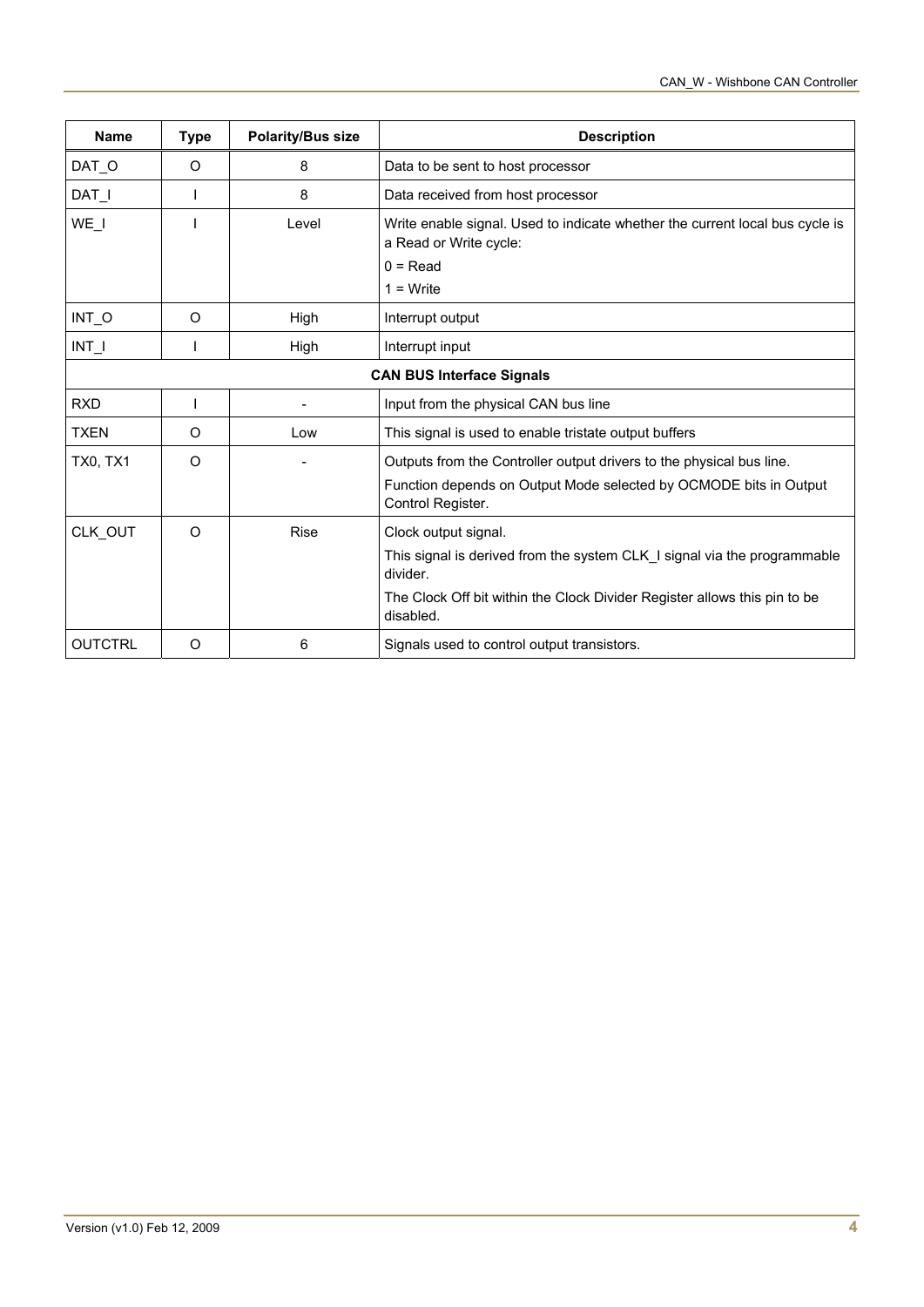# **Hardware Description**

## **Block Diagram**





## **Architectural overview**

## **FIFO Control Unit (FifoCtrl) with Receiver FIFO (RAM)**

The Receive FIFO stores received and accepted messages from the CAN-bus. The Receive Buffer register represents a 13 byte window of the Receive FIFO which itself has a total length of 64 bytes.

With the help of this FIFO, the CPU is able to process one message while other messages are being received. The Receive FIFO is implemented using dual port RAM.

The FIFO Control Unit controls the operation of the Receive FIFO which may implemented either as Receive FIFO or as distributed RAM. Within the FifoCtrl block, there is a Message Counter *(MC)* that informs about the number of messages stored in the Receive FIFO and a Receive Buffer Start Address register (*RBSA),* that informs about the position of the Receive Buffer register window within the Receive FIFO.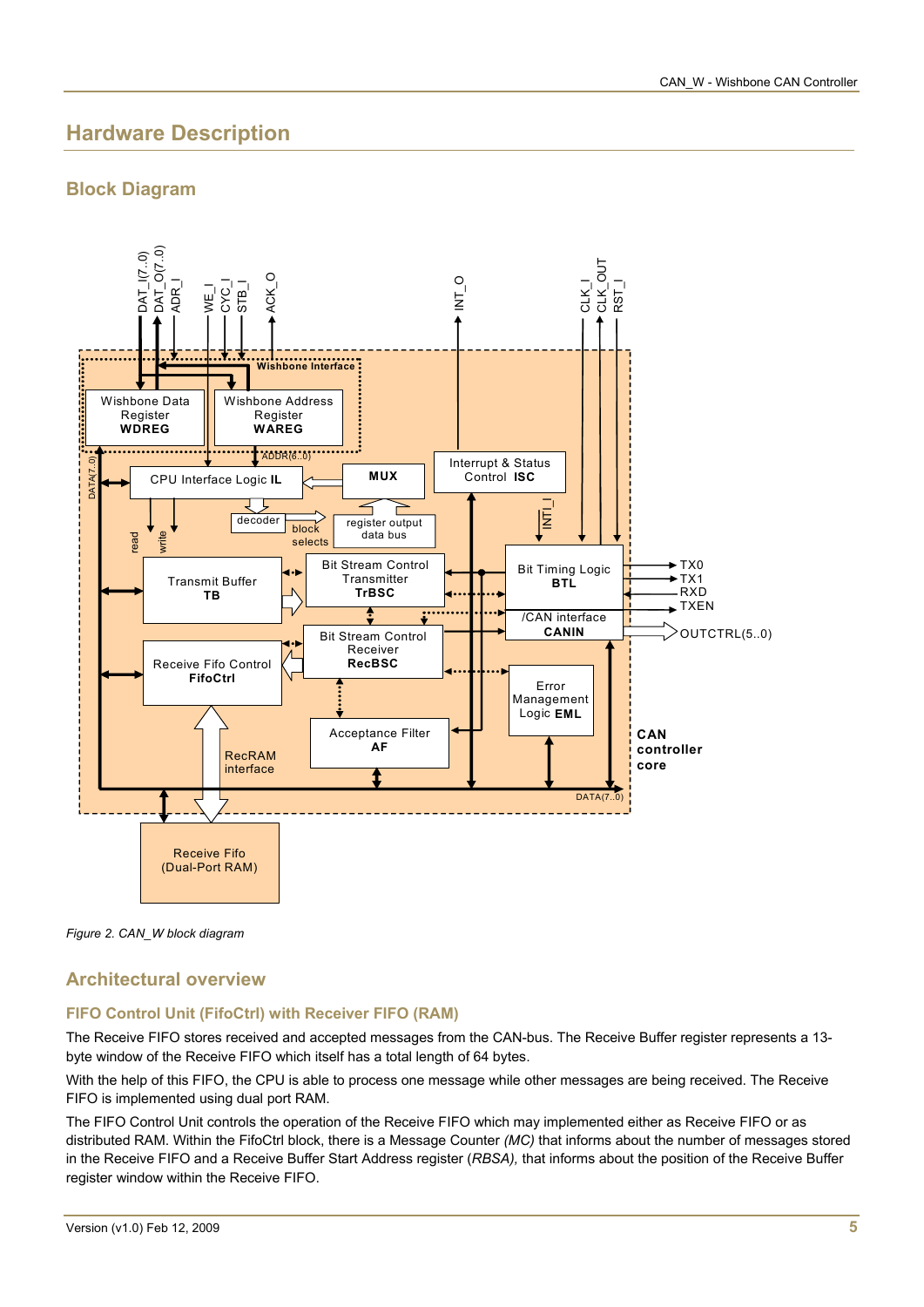

In order to shift the RBSA register to the next message position, all message bytes of the current message must be read from the Receive FIFO and the Release Receive Buffer bit subsequently set in the Command Register (CMR.2).

*Figure 3. FIFO Control Unit (FifoCtrl) with Receive FIFO (RAM)* 

## **Transmit Buffer (TB)**

The Transmit Buffer stores a complete message for transmission over the CAN network. The buffer is 13 bytes long. In order to transmit the message, the CPU writes the message into this buffer and sets the Transmission Request bit (CMR.0) or Self Reception Request bit (CMR.4) in the Command Register.



*Figure 4. Transmit Buffer (TB)* 

## **Acceptance Filter (AF)**

The Acceptance Filter compares the received message identifier with the contents of the Acceptance Filter registers and determines whether the message should be accepted and written into the Receive FIFO or not. Within the Acceptance Filter block there are four Acceptance Code registers (ACR0 – ACR3) and four Acceptance Mask registers (AMR0 – AMR3). Functionality of this block mainly depends on the Acceptance Filter Mode selected in the Mode register (single or dual) and whether the frame format of the message being received is standard or extended.

The Acceptance Filter is controlled by the Bit Stream Control Receiver (RecBSC).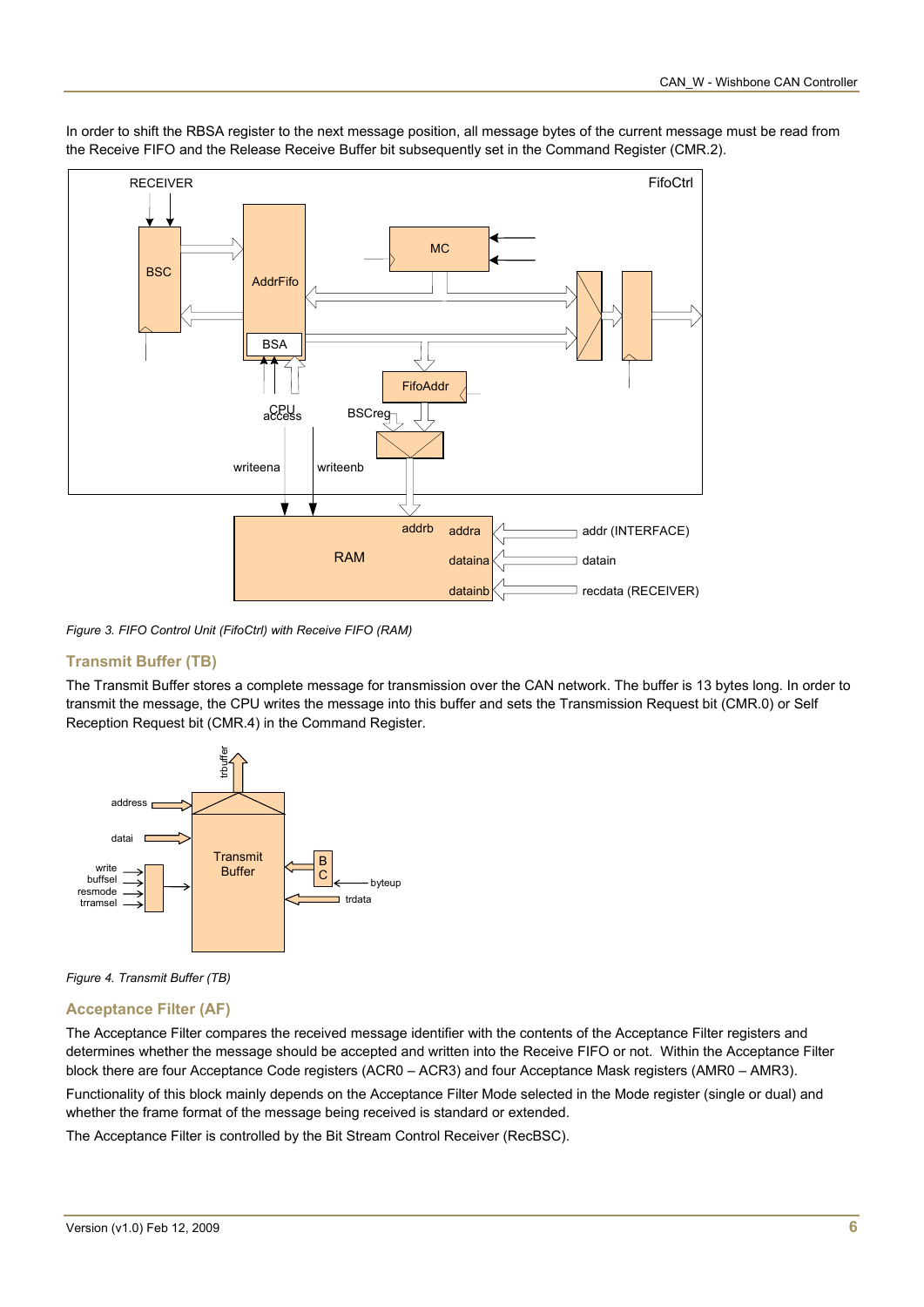

*Figure 5. Acceptance Filter (AF)* 

## **Bit Timing Logic (BTL)**

The Bit Timing Logic block monitors the CAN-bus line and handles the bus line-related bit timing. It is synchronized to the bit stream on the CAN-bus on a 'recessive-to-dominant' bus line transition at the beginning of a message (hard synchronization) and re-synchronized on further transitions during the reception of a message (soft synchronization).

The BTL also provides programmable time segments to compensate for the propagation delay times and phase shifts (e.g. due to oscillator drifts) and to define the sample point and the number of samples to be taken within a bit time. To this end, there are two programmable registers – BTR0 and BTR1.

The BTL also derives the CLK\_OUT signal, by dividing the system clock signal (CLK\_I) by the number stored in the Clock Divider register (CDR). The CLK OUT signal can be used as the clock signal for a processor. While entering Sleep Mode, the CLK\_OUT signal continues until at least 15 bit times have passed. This allows a host processor clocked by this signal to safely enter its own standby mode before the CLK\_OUT signal goes low.

Within the BTL block, there are also programmable registers responsible for output and input mode control and logic that controls waking up the CAN Controller from Sleep Mode.



*Figure 6. Bit Timing Logic (BTL)*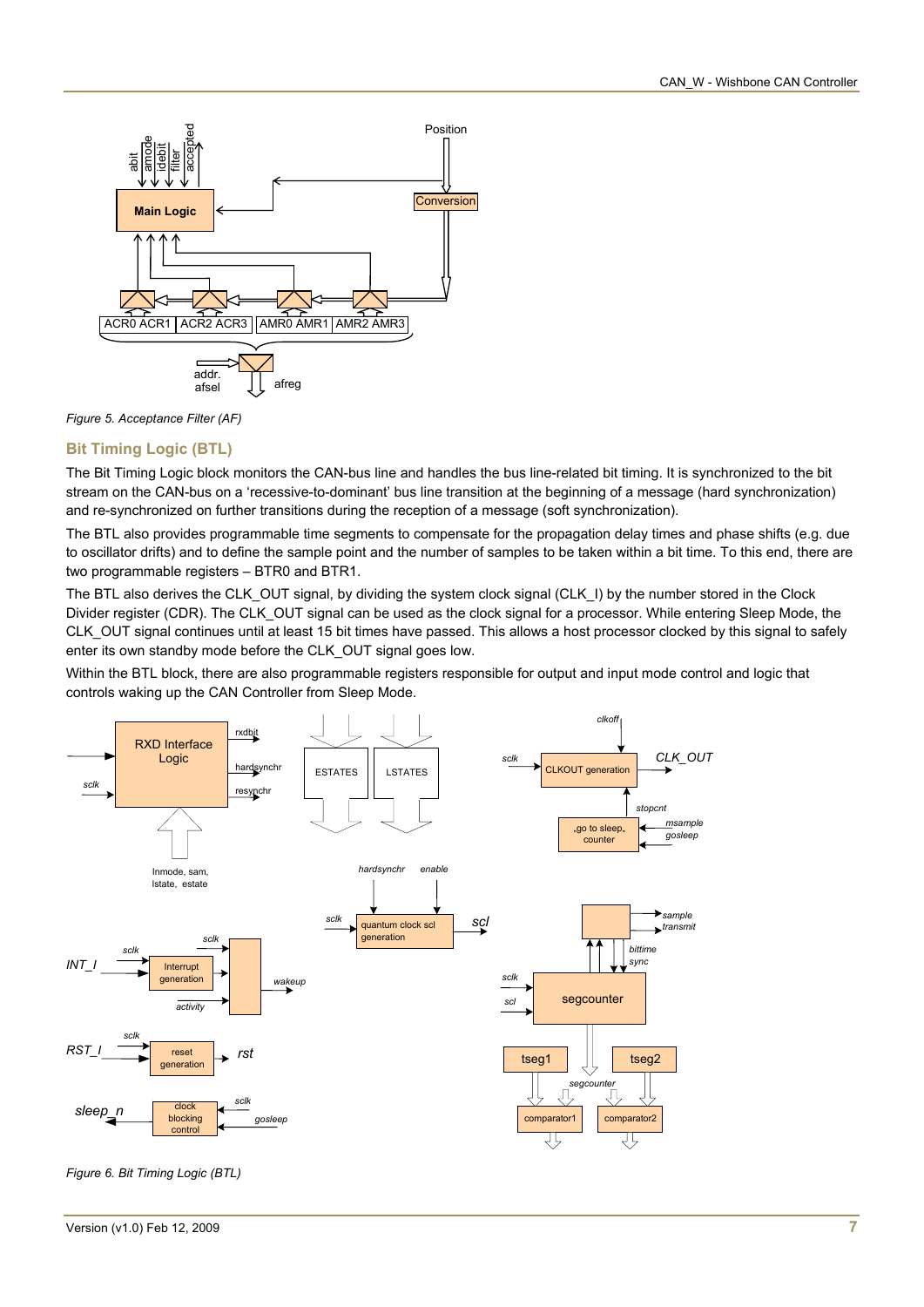## **CAN Interface (CANIN)**

The CAN Interface is an interface between the CAN-bus line transceiver and the CAN Controller.





## **CPU Interface Logic (IL)**

The CPU Interface Logic controls write and read access to the CAN Controller registers from the CPU. Figure 8 illustrates the interface for the CAN\_W.



*Figure 8. CPU Interface Logic (IL).* 

## **Error Management Logic (EML)**

The Error Management Logic is responsible for the error confinement of the transfer-layer modules. It receives error announcements from the Receiver and then informs the Interrupt and Status Control Unit (ISC) about error statistics. The main components of the EML are:

- Receive Error Counter (REC)
- Transmit Error Counter (TEC)
- Error Warning Limit register (EWL).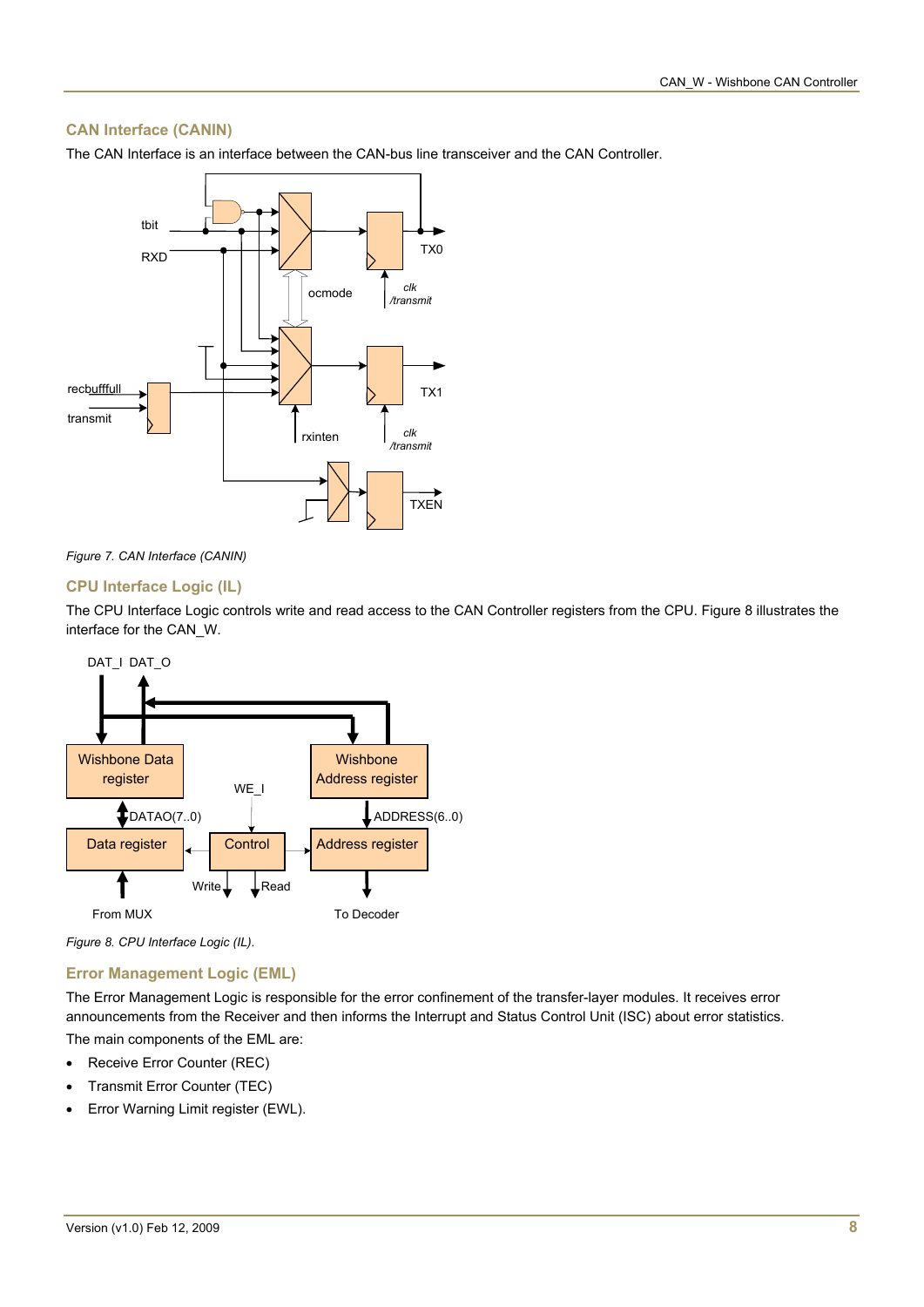

*Figure 9. Error Management Logic* 

### **Interrupt & Status Control (ISC)**

The Interrupt & Status Control unit is responsible for interrupt generation, establishing requested CAN Controller status and interpreting commands in the Command register (CMR).

This block controls all other CAN Controller blocks.



*Figure 10. Interrupt & Status Control* 

## **Bit Stream Control Receiver (RecBSC)**

The Receiver is the main component in the CAN Controller structure. It functions as a Bit Stream Processor. The BSC Receiver monitors the CAN-bus line and controls message reception. This block is responsible for performing BOSCH CAN 2.0B protocol. It performs bus arbitration, CRC calculation and checking, error detection, error signaling and bit destuffing.

The BSC Receiver controls the data stream between the Receiver FIFO and the Bit Timing Logic block. It also derives control signals for the Acceptance Filter, Fifo Control Unit, Transmit Buffer and Error Management Logic.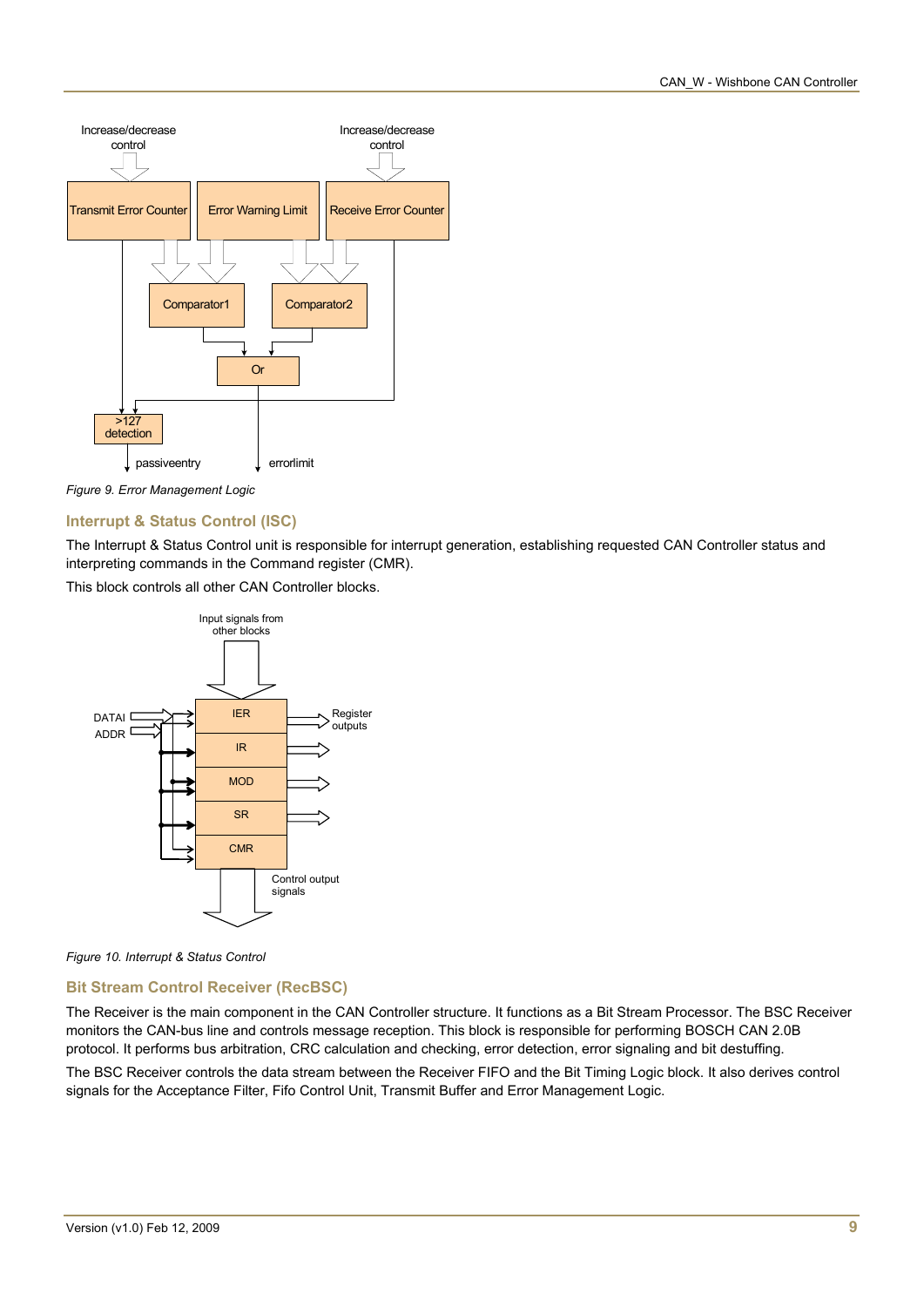

*Figure 11. Bit Stream Control Receiver* 

## **Bit Stream Control Transmitter (TrBSC)**

The main function of the Transmitter Unit is, as its name suggests, message transmission. It also:

- forms frames
- sends acknowledgements, Error and Overload Flags
- performs bit-stuffing.

The Transmitter controls the data stream between the Transmit Buffer and the Bit Timing Logic block.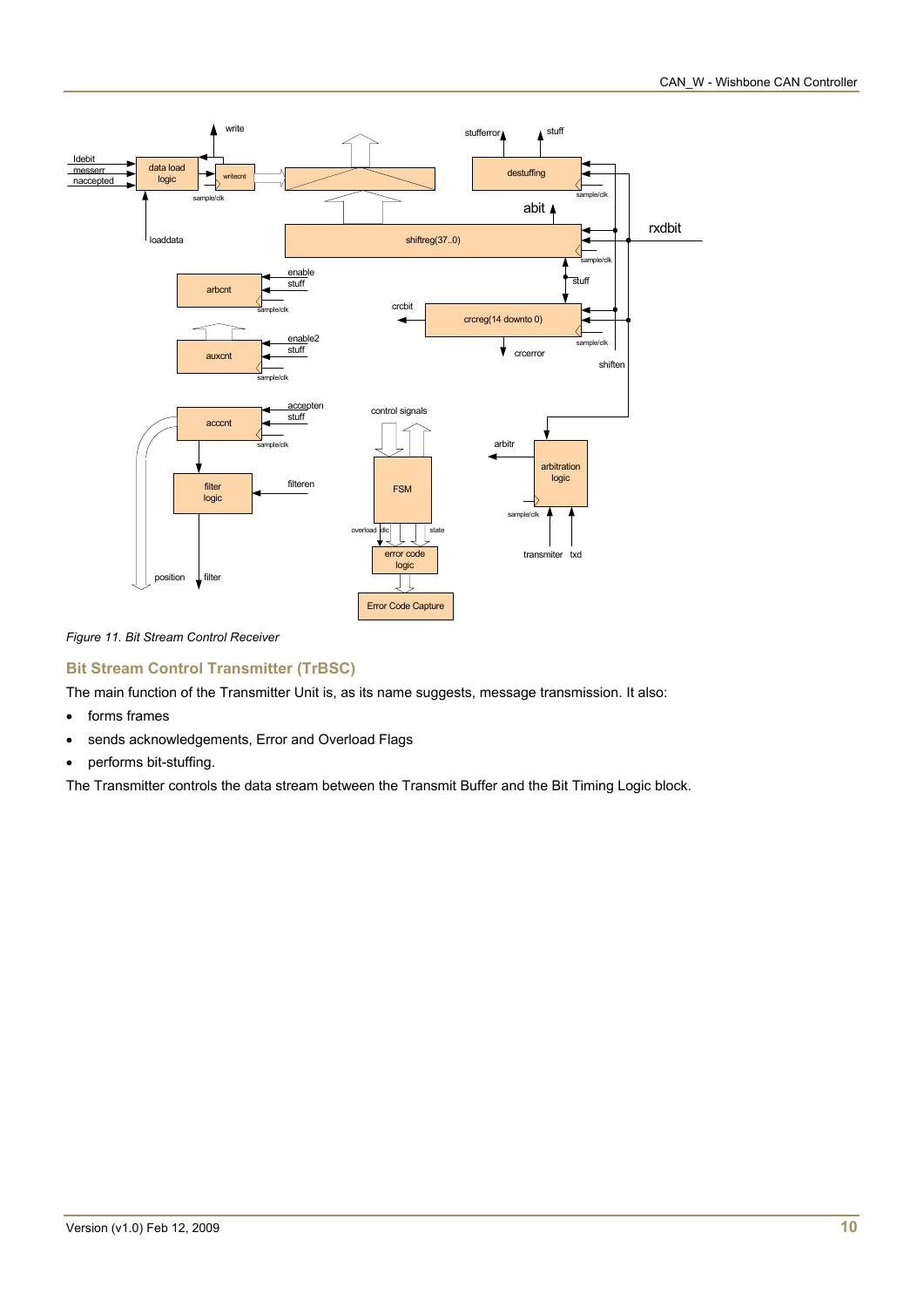

*Figure 12. Bit Stream Control Transmitter* 

## **Dataflow Diagrams**

## **Main dataflow between Receiver, Transmitter and other CAN blocks**

[Figure 13](#page-10-0) below describes the dataflow between the two main Finite State Machines in the Receiver and Transmitter blocks.



<span id="page-10-0"></span>*Figure 13. Main dataflow between Receiver and Transmitter*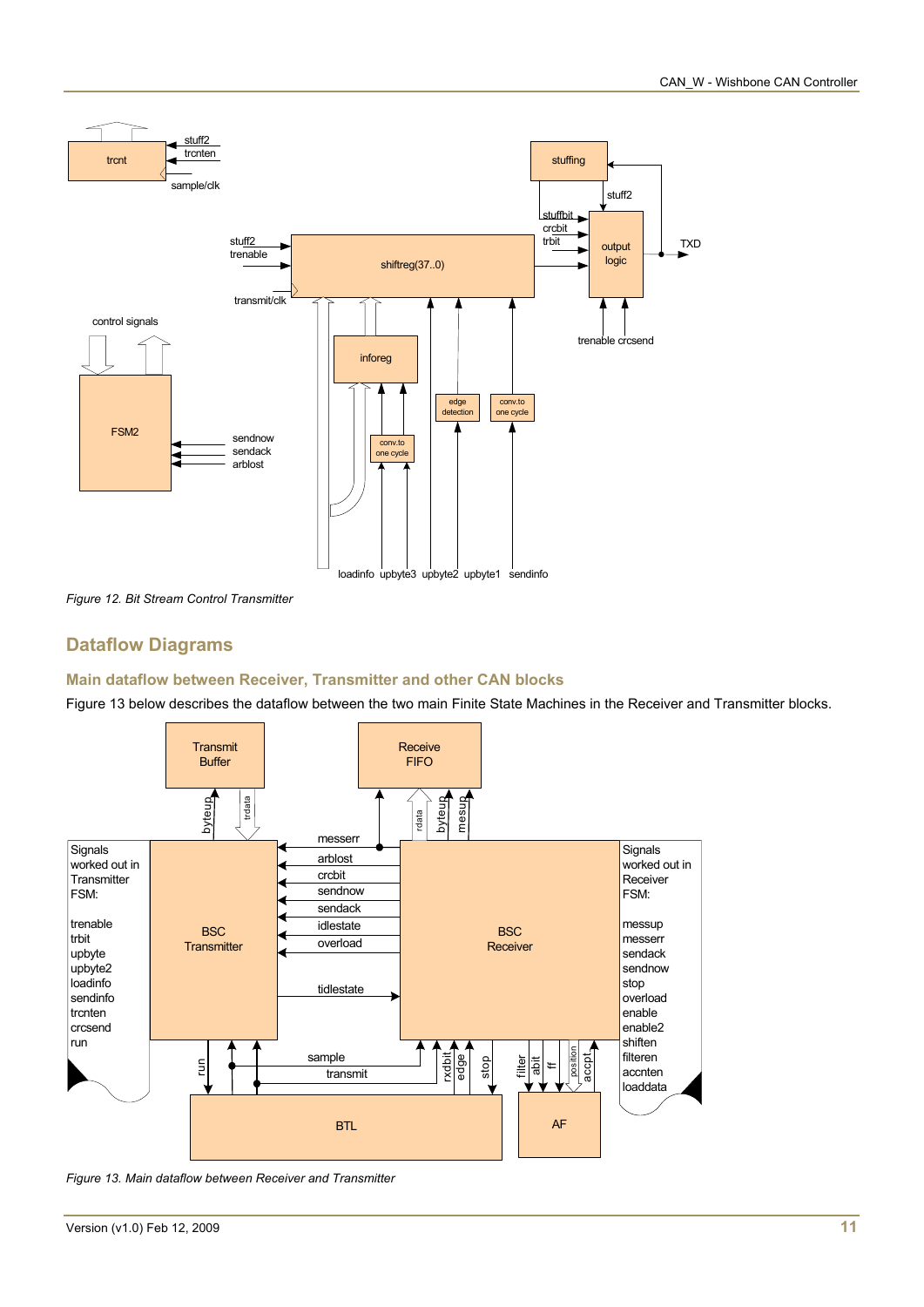

### **Receiver Finite State Machine Diagram**

*Figure 14. Receiver Finite State Machine diagram*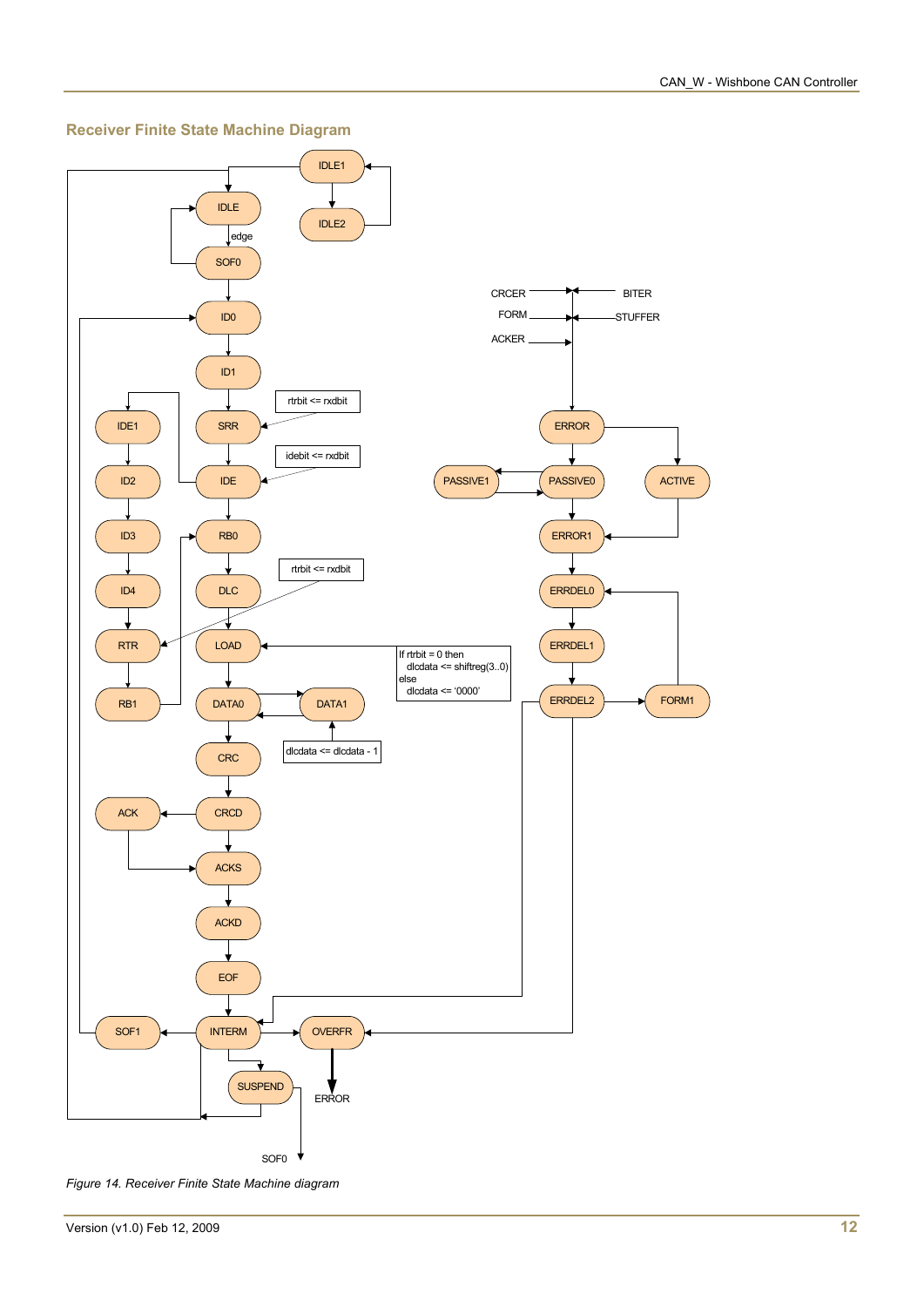## **Transmitter Finite State Machine Diagram**



*Figure 15. Transmitter Finite State Machine diagram*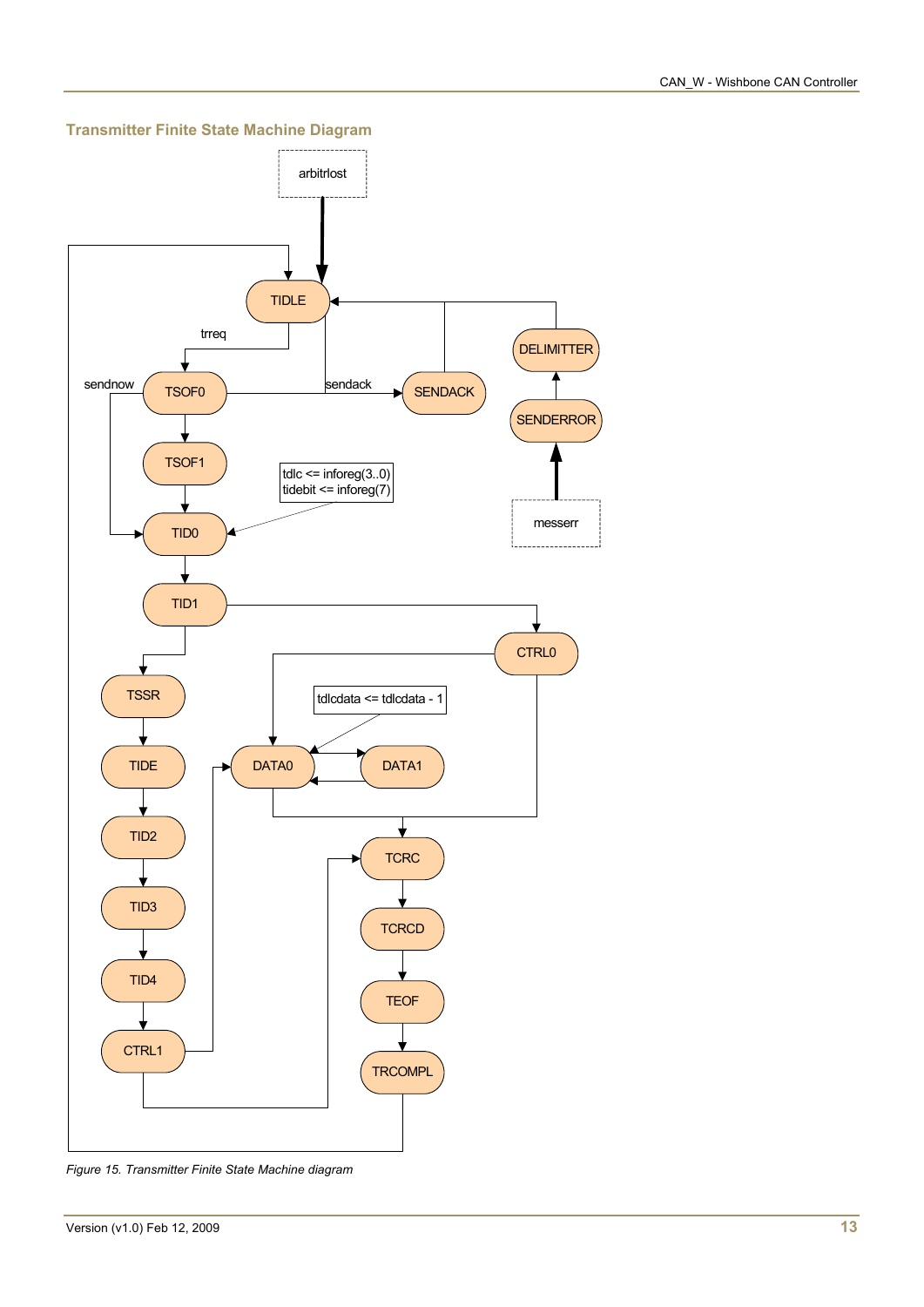## **Internal Wishbone Registers**

To simplify communications with internal CAN registers, and to reduce the number of addresses, all Wishbone communication with respect to the CAN\_W version of the controller is carried out through two dedicated registers – the Wishbone Address register (WAREG) and Wishbone Data register (WDREG) respectively.

To access any internal CAN register, the host processor must write to the Wishbone Address register with a valid CAN register address and then either write data to or read data from, the Wishbone Data register.

When writing, data will be written directly to the internal CAN register addressed by the Wishbone Address register. When reading, the data in the Wishbone Data register mirrors that currently stored in the internal CAN register address by the Wishbone Address register.

## **Wishbone Address register (WAREG)**

The Wishbone Address register is used to hold the address of the CAN\_W's internal CAN register that you wish to write to/read from. The 8-bit address (AB7..AB0) for each internal CAN register is its actual location in CAN address space, as detailed in Table 2.

*Table 2. The WAREG register* 

| <b>MSB</b> |                                   |  |  | LSB             |
|------------|-----------------------------------|--|--|-----------------|
| AB7        | AB6   AB5   AB4   AB3   AB2   AB1 |  |  | AB <sub>0</sub> |

*Table 3. The WAREG register bits description* 

| <b>Bit</b> | <b>Symbol</b>   | <b>Function</b>                                                                                           |
|------------|-----------------|-----------------------------------------------------------------------------------------------------------|
| WAREG.7    | AB7             | Address bit 7 - this bit is ignored as only a 7-bit address<br>is passed to the CPU Interface Logic block |
| WAREG.6    | AB6             | Address bit 6                                                                                             |
| WAREG.5    | AB <sub>5</sub> | Address bit 5                                                                                             |
| WAREG.4    | AR4             | Address bit 4                                                                                             |
| WAREG.3    | AB <sub>3</sub> | Address bit 3                                                                                             |
| WAREG.2    | AB <sub>2</sub> | Address bit 2                                                                                             |
| WAREG.1    | AB <sub>1</sub> | Address bit 1                                                                                             |
| WAREG.0    | AB0             | Address bit 0                                                                                             |

## **Wishbone Data register (WDREG)**

The Wishbone Data register is a buffer to write to, or read from, any of the CAN\_W Controller's internal CAN registers.

*Table 4. The WDREG register* 

| <b>MSB</b> |                 |                 |     |     |                 |     |     |
|------------|-----------------|-----------------|-----|-----|-----------------|-----|-----|
| DB7        | DB <sub>6</sub> | DB <sub>5</sub> | DB4 | DB3 | DB <sub>2</sub> | DB1 | DB0 |

*Table 5. The WDREG register bits description* 

| <b>Bit</b> | Symbol          | <b>Function</b> |
|------------|-----------------|-----------------|
| WDREG.7    | DB <sub>7</sub> | Data bit 7      |
| WDREG.6    | DB <sub>6</sub> | Data bit 6      |
| WDREG.5    | DB <sub>5</sub> | Data bit 5      |
| WDREG.4    | DB4             | Data bit 4      |
| WDREG.3    | DB <sub>3</sub> | Data bit 3      |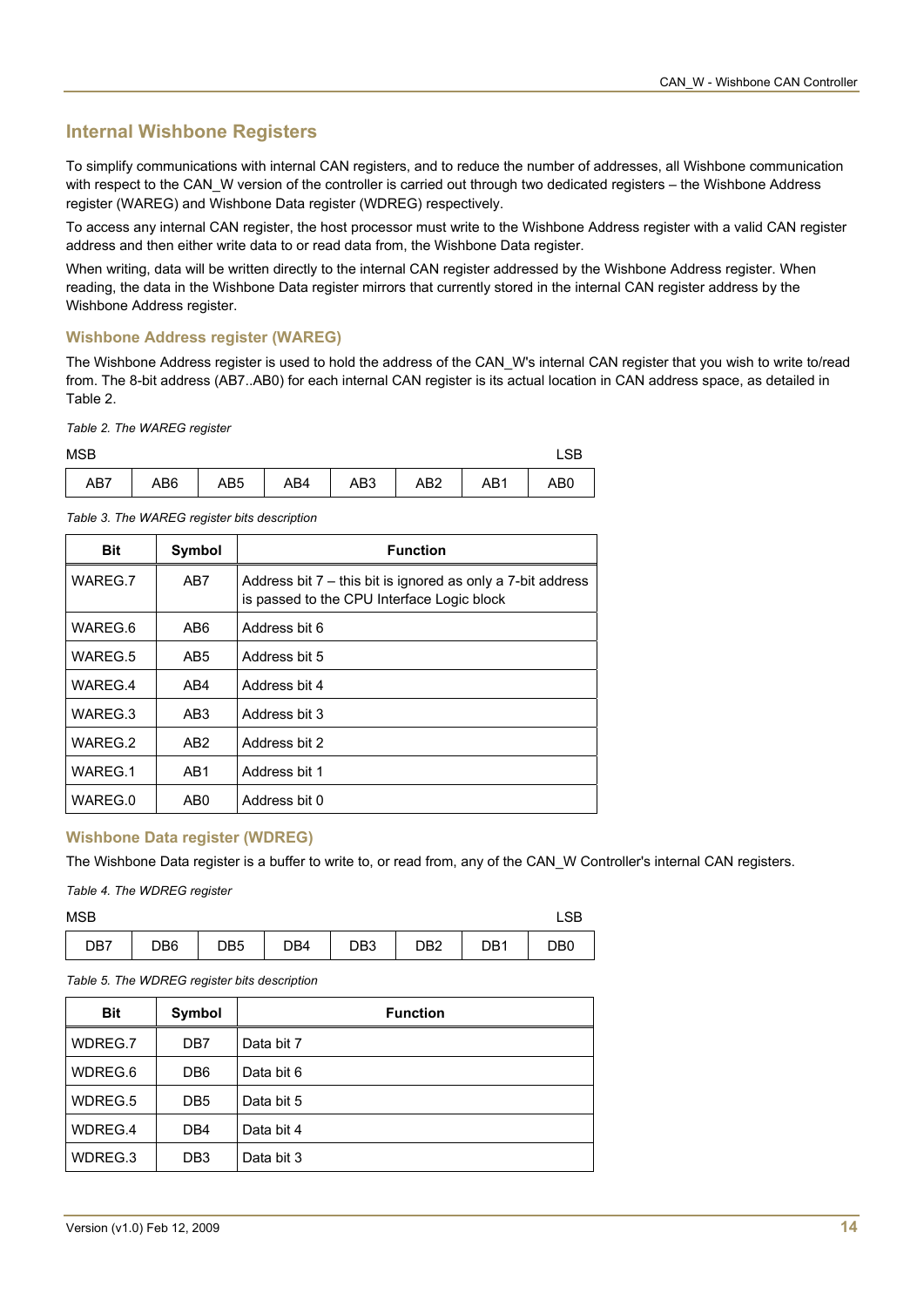| <b>Bit</b> | Symbol           | <b>Function</b> |
|------------|------------------|-----------------|
| WDREG.2    | DB <sub>2</sub>  | Data bit 2      |
| WDREG.1    | DB <sub>1</sub>  | Data bit 1      |
| WDREG.0    | D <sub>B</sub> 0 | Data bit 0      |

## **Register reset values**

[Table 6](#page-14-0) shows the values contained in both of the CAN\_W's internal Wishbone registers after an external system reset has been received on the RST\_I input.

<span id="page-14-0"></span>*Table 6. Internal Wishbone register reset values* 

| <b>Register</b> | Value after reset |
|-----------------|-------------------|
| WARFG           | 00h               |
| <b>WDREG</b>    | 00h               |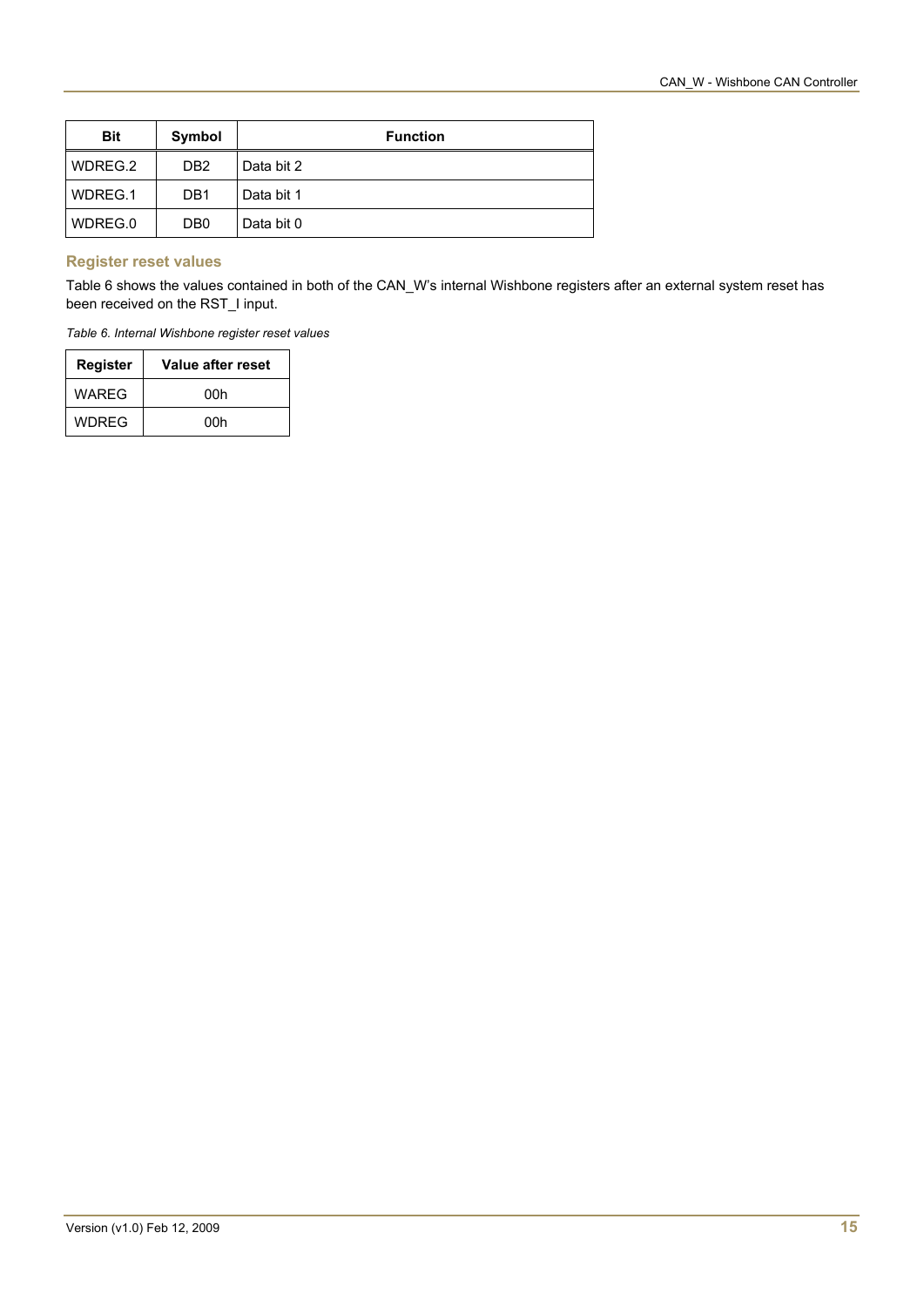# **Internal CAN Registers**

## **CAN Registers – summary listing by address**

### *Table 7. Registers list*

| <b>Location in CAN</b><br>address space | <b>Parent hardware structure</b>                                     |                                               | <b>Register</b>                                                          |  |
|-----------------------------------------|----------------------------------------------------------------------|-----------------------------------------------|--------------------------------------------------------------------------|--|
| 00h                                     | Interrupt and Status Control Unit (ISC)                              | Mode register (MOD)                           |                                                                          |  |
| 01h                                     | Interrupt and Status Control Unit (ISC)                              | Command register (CMR)                        |                                                                          |  |
| 02h                                     | Interrupt and Status Control Unit (ISC)                              | Status register (SR)                          |                                                                          |  |
| 03h                                     | Interrupt and Status Control Unit (ISC)                              | Interrupt register (IR)                       |                                                                          |  |
| 04h                                     | Interrupt and Status Control Unit (ISC)                              | Interrupt Enable register (IER)               |                                                                          |  |
| 05h                                     |                                                                      |                                               |                                                                          |  |
| 06h                                     | Bit Timing Logic (BTL)                                               | Bus Timing Register 0 (BTR0)                  |                                                                          |  |
| 07h                                     | Bit Timing Logic (BTL)                                               | Bus Timing Register 1 (BTR1)                  |                                                                          |  |
| 08h                                     | Bit Timing Logic (BTL)                                               | Output Control register (OCR)                 |                                                                          |  |
| 09h                                     |                                                                      |                                               |                                                                          |  |
| 0Ah                                     |                                                                      |                                               |                                                                          |  |
| 0Bh                                     | Acceptance Filter (AF)                                               | Arbitration Lost Capture register (ALC)       |                                                                          |  |
| 0Ch                                     | Error Management Logic (EML)                                         | Error Code Capture register (ECC)             |                                                                          |  |
| 0Dh                                     | Error Management Logic (EML)                                         | Error Warning Limit register (EWL)            |                                                                          |  |
| 0Eh                                     | Error Management Logic (EML)                                         | RX Error Counter register (REC)               |                                                                          |  |
| 0Fh                                     | Error Management Logic (EML)                                         | TX Error Counter register (TEC)               |                                                                          |  |
| $10h - 13h$                             | Transmit Buffer (TB) / FIFO Control Unit /<br>Acceptance Filter (AF) | Acceptance Code<br>registers (ACR0 -<br>ACR3) | Transmit Buffer register (TB0 -                                          |  |
| 14h - 17h                               | Transmit Buffer (TB) / FIFO Control Unit /<br>Acceptance Filter (AF) | Acceptance Mask<br>registers (AMR0 -<br>AMR3) | TB12) (read only)<br>Receive Buffer register (RB0 -<br>RB12) (read only) |  |
| 18h - 1Ch                               | Transmit Buffer (TB) / FIFO Control Unit                             |                                               |                                                                          |  |
| 1Dh                                     | <b>FIFO Control Unit</b>                                             | Message Counter (MC)                          |                                                                          |  |
| 1Eh                                     | FIFO Control Unit                                                    | Receive Buffer Start Address register (RBSA)  |                                                                          |  |
| 1Fh                                     | <b>Bit Timing Logic (BTL)</b>                                        | Clock Divider register (CDR)                  |                                                                          |  |
| 20h - 5Fh                               | FIFO Control Unit                                                    |                                               | Receive Buffer register (RB0 - RB12) (direct read/write)                 |  |
| 60h - 6Ch                               | Transmit Buffer (TB)                                                 |                                               | Transmit Buffer register (TB0 - TB12) (direct read/write)                |  |
| 6Dh - 6Fh                               |                                                                      |                                               |                                                                          |  |
| 70h - 7Fh                               |                                                                      |                                               |                                                                          |  |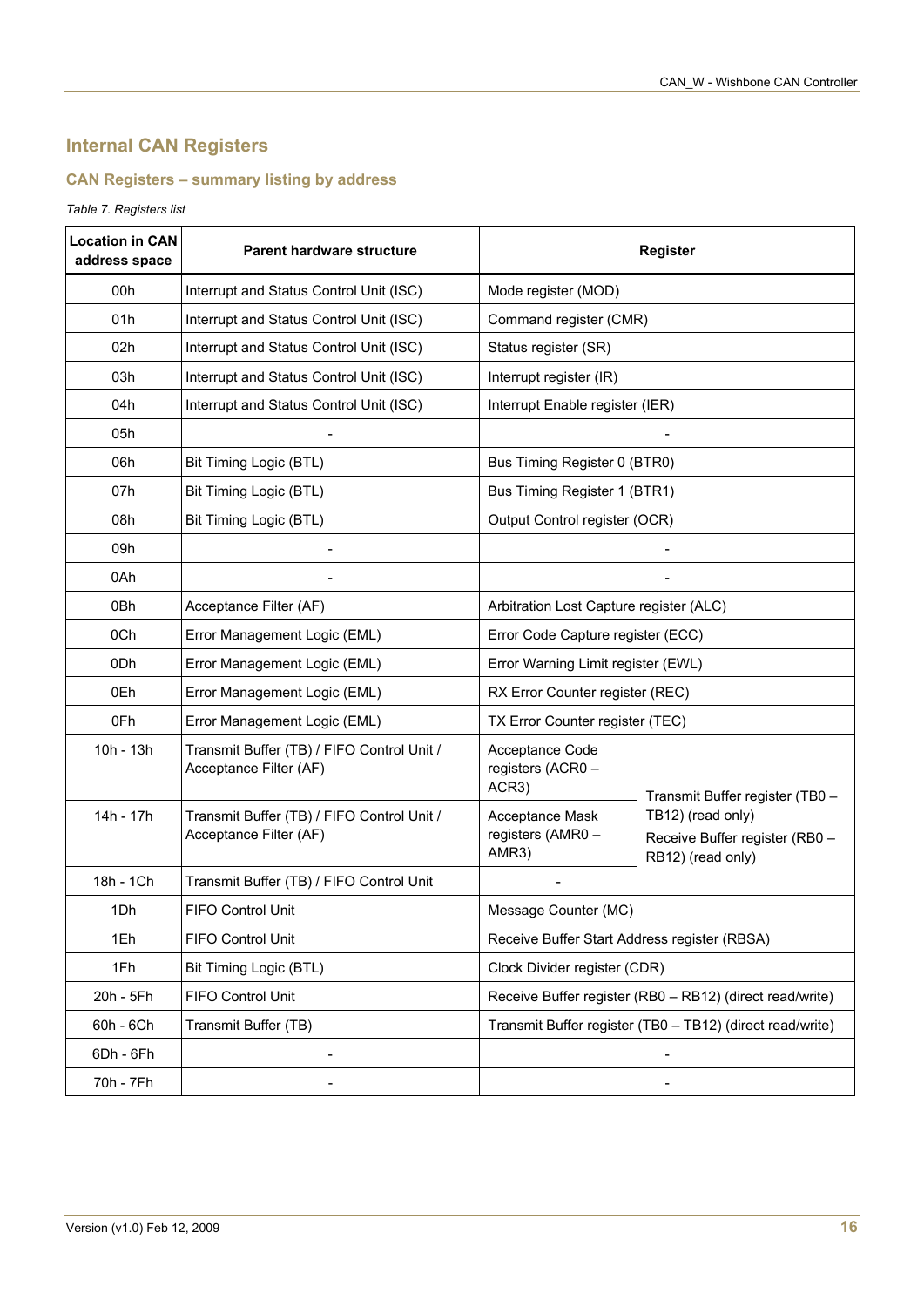### **CAN registers – detailed reference**

### **Mode register (MOD)**

### *Table 8. Mode register*

| <b>Bit</b>      | <b>Name</b>            | <b>Function</b>                                                                                                                                                                |
|-----------------|------------------------|--------------------------------------------------------------------------------------------------------------------------------------------------------------------------------|
| $MOD.7 - MOD.5$ |                        | Not used (when read $-000$ )                                                                                                                                                   |
| MOD.4           | Sleep Mode             | 0 - Sleep Mode disabled                                                                                                                                                        |
|                 |                        | 1 – Sleep Mode enabled. Power consumption reduced.                                                                                                                             |
| MOD.3           | Acceptance Filter Mode | $0 -$ dual filter mode                                                                                                                                                         |
|                 |                        | $1 -$ single filter mode                                                                                                                                                       |
| MOD.2           | Self Test Mode         | 0 - Self Test Mode disabled                                                                                                                                                    |
|                 |                        | 1 – Self Test Mode enabled (no acknowledgement is required).                                                                                                                   |
| MOD.1           | Listen Only Mode       | 0 - Listen Only Mode disabled                                                                                                                                                  |
|                 |                        | 1 – Listen Only Mode enabled. CAN Controller has no influence on the                                                                                                           |
|                 |                        | CAN-bus (no acknowledgements, no error/overload frames sent and<br>no message transmission is possible).                                                                       |
| MOD.0           | Reset Mode             | 0 - Reset Mode disabled                                                                                                                                                        |
|                 |                        | 1 - Reset Mode enabled. This bit of the register is set when either a<br>software or hardware reset has been issued, or when the bus-off state<br>has been entered (SR.7 set). |

#### **Notes:**

Address in CAN memory - 00h

Mode.1, Mode.2, Mode.3 – write access possible only in Reset Mode.

Mode.4 – write access possible only in Operating Mode.

Mode.0 – write access possible both in Reset Mode and Operating Mode.

Register value after hardware reset – 00000001

Register value after software reset or when in Bus-Off state – 0000xxx1.

#### **Sleep Mode**

The Controller will enter sleep mode if the following conditions are met:

- the Sleep Mode bit (MOD.4) is set
- there is no bus activity
- there is no interrupt pending.

After entering Sleep Mode, the CLK\_I signal is stopped and the CLK\_OUT signal continues until 15 bit times have passed. This allows a host processor clocked via this signal to enter its own standby mode before the CLK\_OUT goes inactive.

The Controller will wake up when one of the following conditions occurs:

- there is bus activity
- pin INTI is driven HIGH (active).

On wake-up, CLK\_I is started and a wake-up interrupt is generated, if enabled. If the CAN Controller wakes up due to bus activity, it enters into the BUS-OFF state. In this state, it will not be able to receive any message (including the message that caused the Controller to wake up), until it detects 11 consecutive recessive bits (bus-free sequence).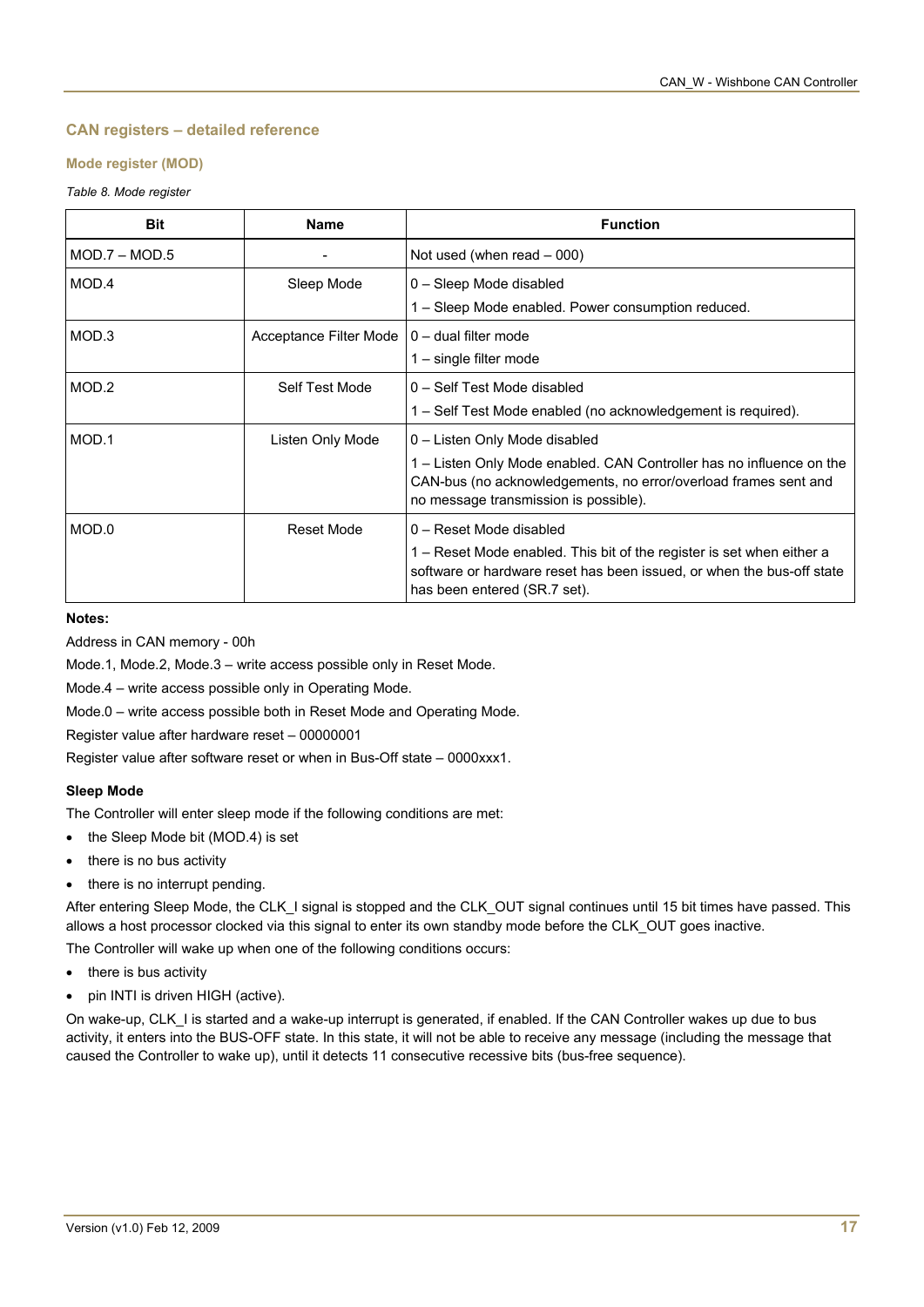

*Figure 16. Sleep Mode* 

## **Self Test Mode**

For proper message transmission, no acknowledge signal is required from the CAN-bus. This mode can be used to test the CAN Controller while there is only one node connected to the Can-bus.

## **Listen Only Mode**

During this mode of operation, the CAN Controller is disconnected from the bus.

Message transmission and message acknowledgements are not possible. This mode of operation also forces the CAN controller to be Error Passive. The Listen Only mode can be used for Can-bus monitoring (e.g. software-driven bit rate detection and 'hot plugging').

## **Reset Mode**

This mode of operation is used for configuring the CAN Controller registers. Detection of a set Reset Mode bit (MOD.0) results in aborting the current transmission/reception of a message and entering the reset mode. On the '1-to-0' transition of the Reset Mode bit, the CAN Controller returns to the mode defined within the Mode register.

During a hardware reset (RST I) or when the bus status bit is set to logic 1 (Bus-Off), the Reset Mode bit is also set to logic 1.

During a hardware reset, the CPU cannot set the Reset Mode bit to logic 0.

After the Reset Mode bit is set to logic 0, the CAN Controller will wait for:

- One occurrence of bus-free signal (11 consecutive receive bits), if the preceding reset was caused by a hardware reset or a CPU-initiated reset.
- 128 occurrences of the bus-free signal, if the preceding reset was caused by a CAN Controller-initiated Bus-Off, before reentering the bus-on mode.

## **Command register (CMR)**

*Table 9.Command register* 

| Bit              | <b>Name</b>            | <b>Function</b>                                                                                                                                  |
|------------------|------------------------|--------------------------------------------------------------------------------------------------------------------------------------------------|
| $CMR.7 - CMR.5$  |                        | Reserved                                                                                                                                         |
| CMR.4            | Self Reception Request | 1 – Message shall be transmitted and received simultaneously                                                                                     |
| CMR <sub>3</sub> | Clear Data Overrun     | 1 – Clear Data Overrun Status bit (SR.1)                                                                                                         |
| CMR.2            | Release Receive Buffer | 1 – Completion of reading Receive Buffer indication. Should<br>be set after reading of a received message from the Receive<br>FIFO has completed |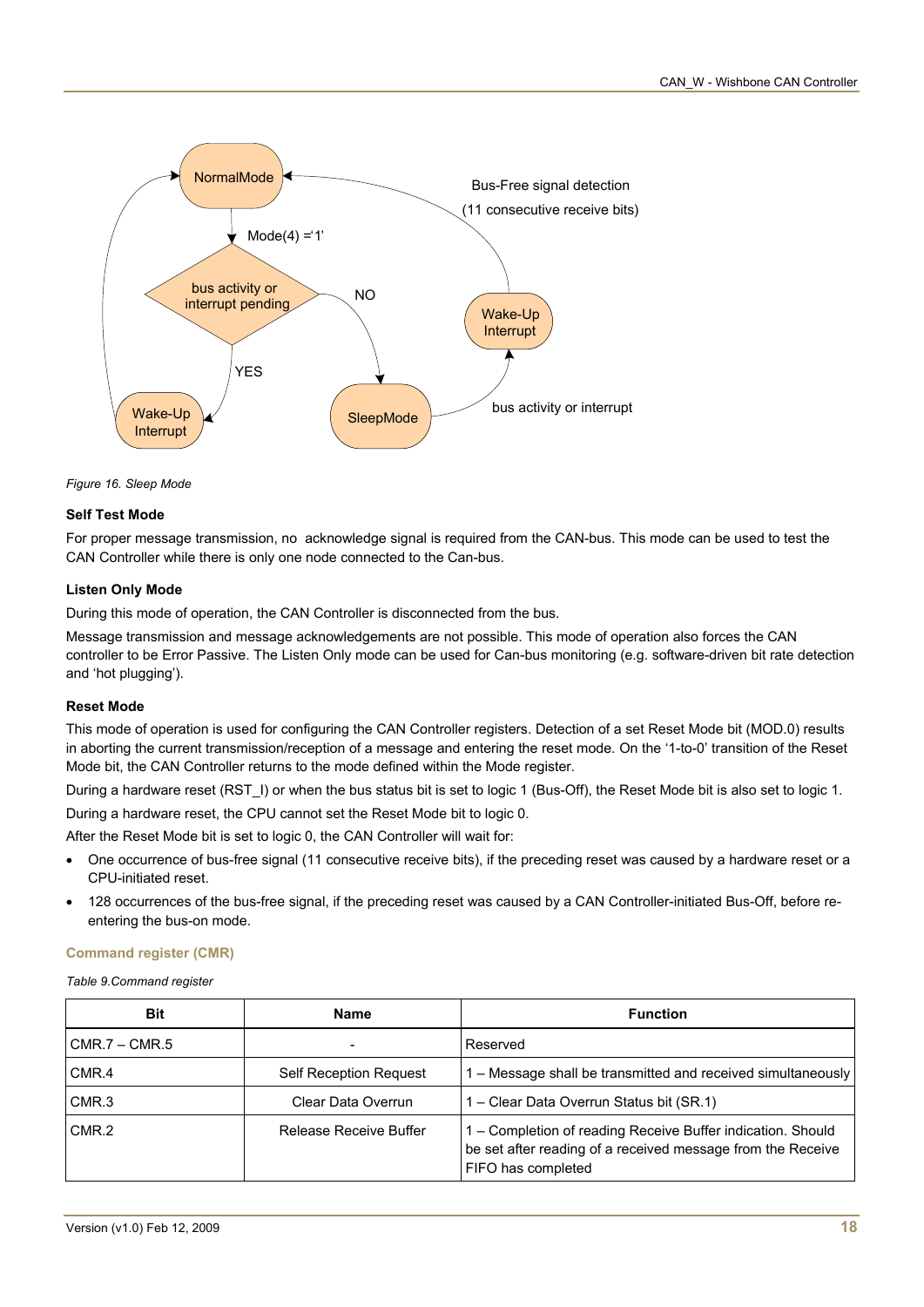| <b>Bit</b> | <b>Name</b>                 | <b>Function</b>                                                                                                                            |
|------------|-----------------------------|--------------------------------------------------------------------------------------------------------------------------------------------|
| CMR.1      | Abort Transmission          | 1 – Cancel pending transmission                                                                                                            |
| CMR.0      | <b>Transmission Request</b> | 1 – Message placed in Transmit Buffer shall be transmitted.<br>Should be set after a message has been written into the<br>Transmit Buffer. |

#### **Notes:**

Address in CAN memory – 01h

This register is Write-only.

Register value returned when read – 0000000

Register value after a reset – 0000000.

Various combinations of bits can be set simultaneously in the Command register, initiating the following actions that have to be performed by the CAN Controller:

- Setting **CMR.0** and **CMR.1** simultaneously results in Single-Shot Transmission.
- Setting **CMR.4** and **CMR.1** simultaneously results in Single-Shot Transmission and simultaneous reception. No retransmission will be performed in the event of an error or arbitration lost.
- Setting **CMR.0** and **CMR.4** simultaneously will result in self reception transmission (same action as if setting **CMR.4** on its own).

The Transmission Request bit (CMR.0) is cleared automatically either at the moment the Transmit Status bit (SR.5) is set (normal transmission) – signifying successful transmission of a message is in progress - or when the whole message has been read from the Transmit Buffer register by the Transmitter Unit (Single Shot Transmission).

After reading the contents of the Receive Buffer, the CPU can release this memory space in the Receive FIFO (RXFIFO) by setting the Release Receive Buffer bit (CMR.2) to logic 1. This may result in another message becoming immediately available within the Receive Buffer.

The Abort Transmission bit (CMR.1) is used to suspend the previously requested transmission (for example, when you wish to transmit a more urgent message). A transmission already in progress is not stopped.

In order to see whether the previous message has been either transmitted successfully or aborted, the Transmission Complete status bit (SR.3) should be checked. This should be done after the Transmit Buffer Status bit (SR.2) has been set to logic 1 or a transmit interrupt has been generated.

It should be noted that a transmit interrupt is generated even if the message was aborted because the Transmit Buffer Status bit changes to 'released'.

#### **Status register (SR)**

*Table 10. Status register* 

| <b>Bit</b> | <b>Name</b>                  | <b>Function</b>                                                                                                                                                            |
|------------|------------------------------|----------------------------------------------------------------------------------------------------------------------------------------------------------------------------|
| SR.7       | <b>Bus Status</b>            | Bus-Off state indication.                                                                                                                                                  |
|            |                              | 1 - Bus-Off state entered                                                                                                                                                  |
|            |                              | Set when Transmit Error Counter exceeds the limit of 255.<br>Simultaneously, the Reset Mode bit (MOD.0) is set and an<br>Error Warning Interrupt is generated, if enabled. |
| SR.6       | <b>Error Status</b>          | 1 – at least one of the Error Counters has reached or<br>exceeded an Error Warning Limit                                                                                   |
| SR.5       | <b>Transmit Status</b>       | CAN Transmitter operation.                                                                                                                                                 |
|            |                              | 1 – CAN is transmitting a message.                                                                                                                                         |
| SR.4       | <b>Receive Status</b>        | CAN Receiver operation.                                                                                                                                                    |
|            |                              | 1 – CAN is receiving a message.                                                                                                                                            |
| SR.3       | <b>Transmission Complete</b> | - Last requested transmission has been successfully<br>completed.                                                                                                          |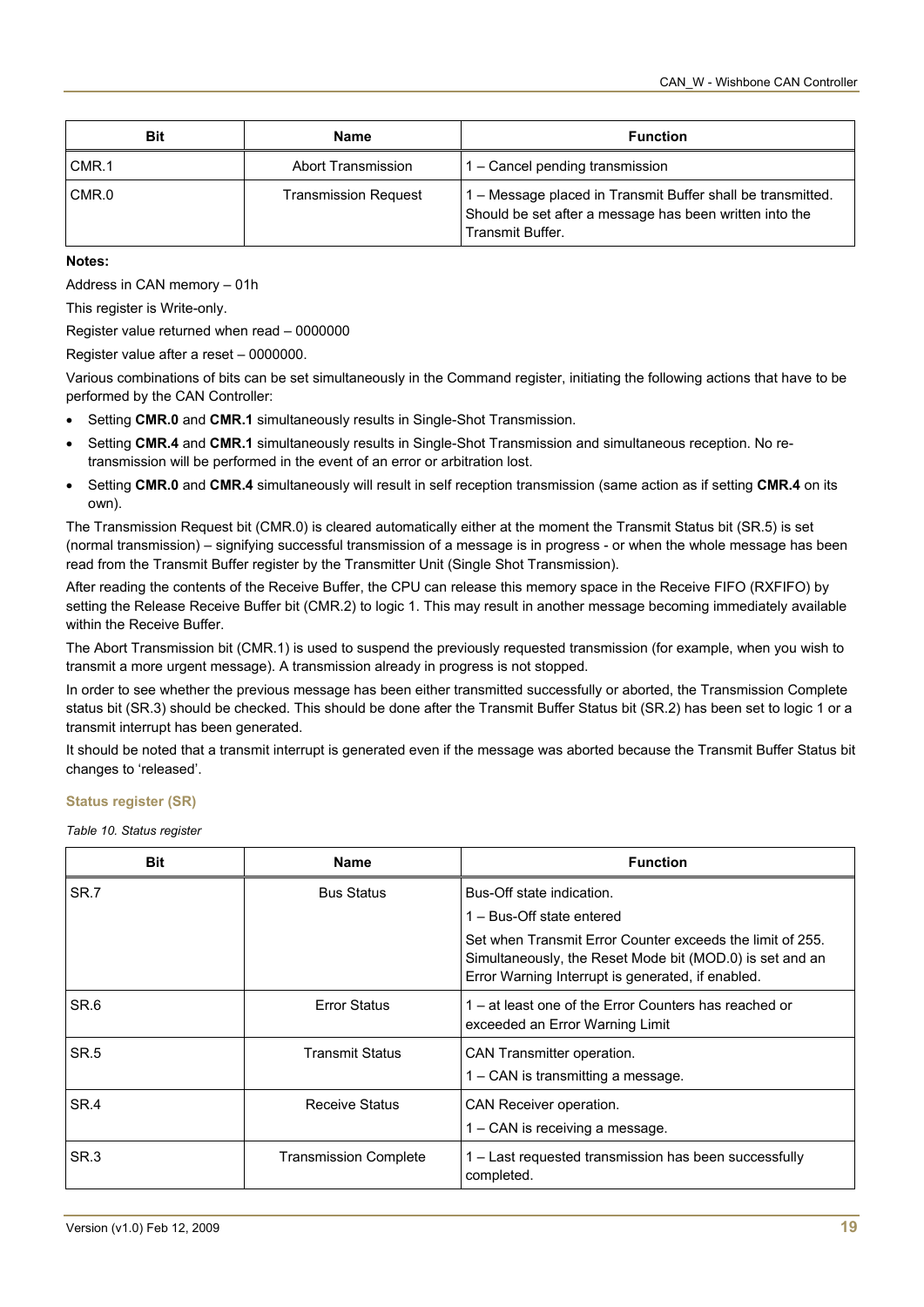| <b>Bit</b>       | <b>Name</b>                   | <b>Function</b>                                                                                                                                                             |
|------------------|-------------------------------|-----------------------------------------------------------------------------------------------------------------------------------------------------------------------------|
|                  |                               | Reset automatically whenever Transmission Request bit<br>(CMR.0) or Self Reception Request bit (CMR.4) is set.                                                              |
| SR <sub>2</sub>  | <b>Transmit Buffer Status</b> | 1 – CPU may write a new message into the Transmit Buffer.                                                                                                                   |
| SR <sub>.1</sub> | Data Overrun Status           | Data overrun in Receive FIFO indication.<br>1 – Message has been lost. Set upon data overrun<br>occurrence. Cleared by receiving the Clear Data Overrun<br>command (CMR.3). |
| SR.0             | <b>Receive Buffer Status</b>  | 1 – There is at least one message available in the Receive<br>I FIFO.                                                                                                       |

**Notes:** 

Address in CAN memory – 02h

This register is Read-only.

Register value after hardware reset – 00111100

Register value after software reset or in Bus-Off state – xx11x100.

If the CPU tries to write to the Transmit Buffer when the Transmit Buffer Status bit is '0', then the written data will not be accepted and will be lost without any indication.

When a successfully received message passes through the Acceptance Filter but there is not enough space to store the message, then the message is dropped and the data overrun condition is indicated.

In Bus-Off state, when bit SR.7 is set, the Controller enters Reset Mode, the Transmit Error Counter is set to 127 and the Receive Error Counter is cleared. The Controller stays in this mode until the CPU clears the Reset Mode bit (MOD.0). The Controller then waits for 128 occurrences of the bus-free signal counting down the Transmit Error Counter. Only after that Bus Status bit (SR.7) is cleared are the error counters cleared also and an Error Warning Interrupt is generated once again (if enabled).

Errors detected during reception or transmission will effect the error counters according to the CAN 2.0B protocol specification.



*Figure 17. Error states* 

The CAN Controller can be in one of three error states: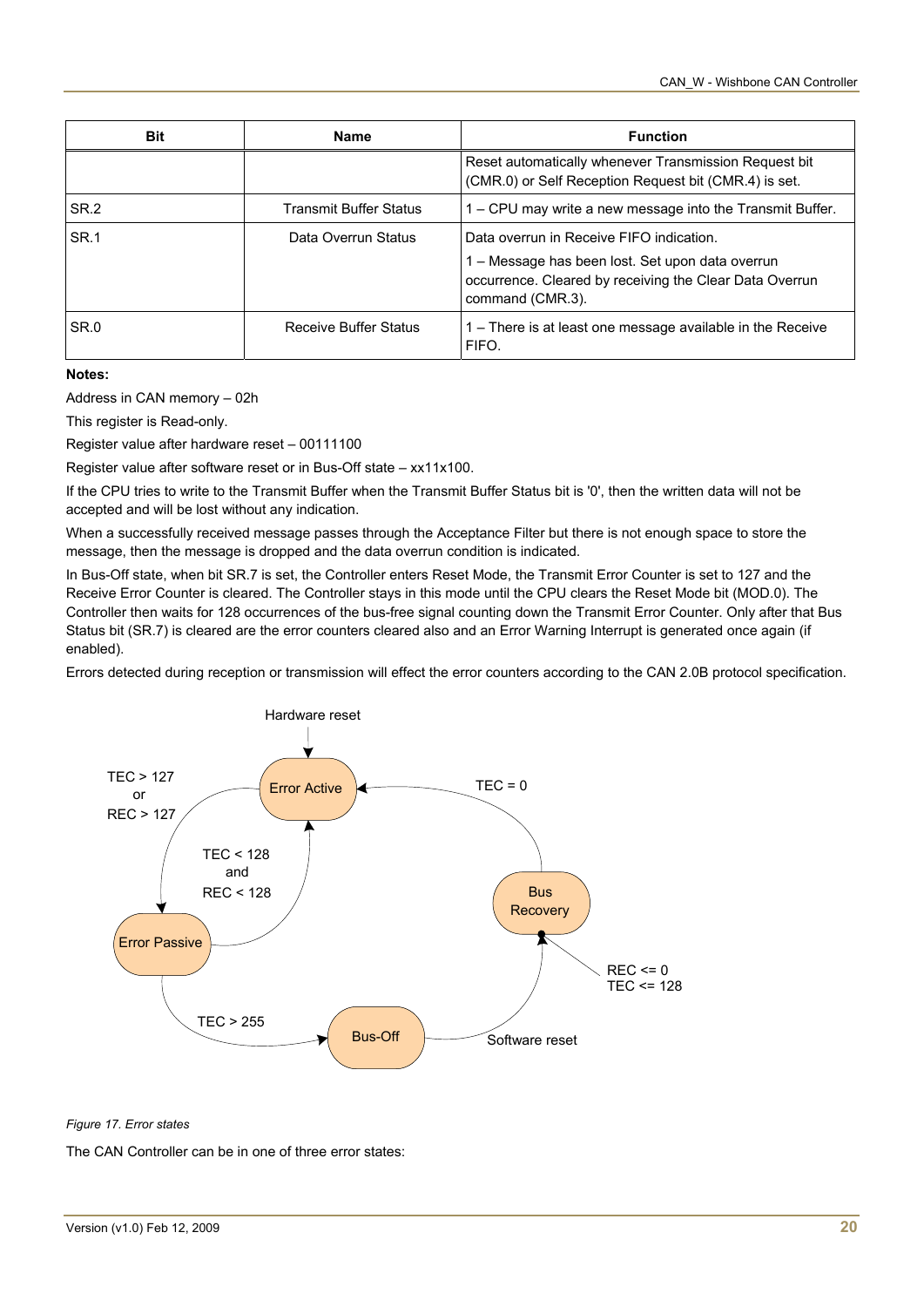- **Error Active** the normal operating state. Messages can be received and transmitted. On detecting an error an active error flag is sent.
- **Error Passive** a state entered when the Controller has frequent problems transmitting or receiving messages. Messages can be received and transmitted. On detecting an error while receiving, a passive error flag is sent.
- **Bus-Off** entered if the Controller has serious problems with transmitting messages. No messages can be received or transmitted until the CAN Controller is reset by the host processor.

The state of the Controller is controlled by two error counters - the Transmit Error Counter (TEC) and the Receive Error Counter (REC). The following rules apply:

- The CAN Controller is in the Error Active state if TEC <= 127 and REC <= 127
- The Error Passive state is entered if (TEC > 127 or REC > 127) and TEC <= 255
- The Bus-Off state is entered if TEC > 255.

Once the CAN Controller has entered Bus-Off state, it must be reset by the CPU in order to be able to continue operation. In addition, this is only allowed after the reception of 128 occurrences of 11 consecutive recessive bits.

The counters are updated as follows:

- 1. When a receiver detects an error, the REC will be incremented by 1, except when the detected error was a bit error during the sending of an active error flag or an overload flag.
- 2. If a receiver detects a bit error while sending an active error flag or an overload flag, the REC is incremented by 8.
- 3. When a receiver detects a dominant bit as the first bit after sending an error flag, the REC will be incremented by 8.
- 4. When a transmitter sends an error flag, the TEC is incremented by 8, with the following exceptions:
	- If the transmitter is in the Error Passive state and detects an ack error (due to not detecting a dominant ack) and does not detect a dominant bit while sending its passive error flag.
	- If the transmitter sends an error flag because a stuff error occurred during arbitration whereby the stuff bit is located before the RTR bit, should have been recessive and has been sent as recessive but monitored as dominant.
- 5. If a transmitter detects a bit error while sending an active error flag or an overload flag, the TEC is increased by 8.
- 6. Any node accepts up to 7 consecutive dominant bits after sending an active or passive error flag or an overload flag. After detecting the  $14<sup>th</sup>$  consecutive dominant bit (in the case of an active error flag or an overload flag), or the 8th consecutive dominant bit following a passive error flag, and after each sequence of additional 8 consecutive dominant bits, every transmitter increases its TEC by 8 and every receiver increases its REC by 8.
- 7. After the successful transmission of a message (getting acknowledge and no error until end of frame is finished), the TEC is decreased by 1 unless it was already 0.
- 8. After the successful reception of a message (reception without error up to the AckSlot and the successful sending of the acknowledge bit), the REC is decreased by 1 unless it was already 0.

**Note**: If a node is the only one on the bus (or during startup the only one that has become active), and it transmits a message, it will get an acknowledgement error and will retransmit the message. This may lead to that node entering the Error Passive state, but not to it entering the Bus-Off state (due to exception 1 under point 4).

#### **Interrupt register (IR))**

*Table 11. Interrupt register* 

| <b>Bit</b> | <b>Name</b>                | <b>Function</b>                                                                                                                                                                  |
|------------|----------------------------|----------------------------------------------------------------------------------------------------------------------------------------------------------------------------------|
| IR.7       | <b>Bus Error Interrupt</b> | 1 – Error on the CAN-bus.                                                                                                                                                        |
|            |                            | Bit, stuff, crc, acknowledge or form error detected.                                                                                                                             |
| IR.6       | Arbitration Lost Interrupt | 1 – CAN Controller lost arbitration and becomes a receiver.<br>Bit position where arbitration has been lost is located within<br>Arbitration Lost Capture register.              |
| IR.5       | Error Passive Interrupt    | 1 – CAN Controller has reached the Error Passive state (at<br>least one Error Counter exceeds 127) or CAN Controller<br>changes error status from Error Passive to Error Active. |
| IR.4       | Wake-Up Interrupt          | 1 – whilst sleeping, the Controller has detected either CAN-<br>bus activity or an interrupt on the INTI input pin.                                                              |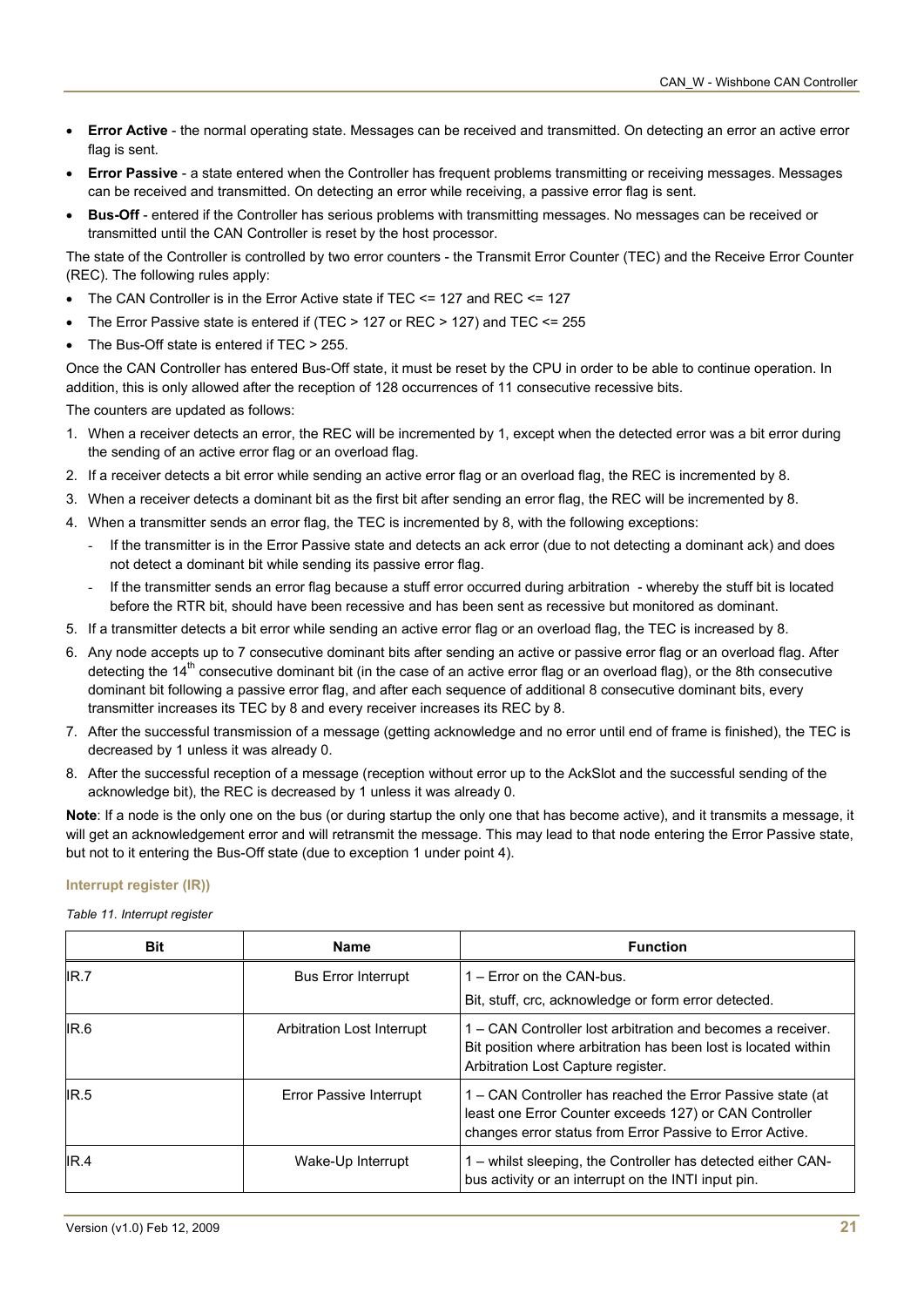| <b>Bit</b> | <b>Name</b>               | <b>Function</b>                                                                      |
|------------|---------------------------|--------------------------------------------------------------------------------------|
| IR.3       | Data Overrun Interrupt    | 1 - Data Overrun Status bit (SR.1) is active.                                        |
| IR.2       | Error Warning Interrupt   | 1 – Change in either the Error Status (SR.6) or Bus Status<br>$(SR.7)$ bits.         |
| IR.1       | <b>Transmit Interrupt</b> | 1 – The Transmit Buffer Status bit (SR.2) has changed from<br>'0' to '1' (released). |
| IR.0       | Receive Interrupt         | 1 – Receive FIFO not empty.                                                          |

#### **Notes:**

Address in CAN memory – 03h

This register is Read-only.

Register value after hardware reset – 00000000

Register value after software reset or in Bus-Off state – 00000x00

The Interrupt register allows the identification of an interrupt source.

Activity of each bit depends on the state of the corresponding bit in the Interrupt Enable register. When one or more bits of the Interrupt register are set, an output interrupt will be indicated to the CPU. After this register is read by the CPU all bits are cleared except for the Receive Interrupt bit.

Giving the command to 'Release Receive Buffer' (CMR.2) will clear the Receive Interrupt bit temporarily. If there is another message available within the Receive FIFO after the release command, the Receive Interrupt bit is set again. Otherwise it remains cleared.

In the case of a Bus Error Interrupt (when a bus error occurs), the corresponding bus error interrupt is forced, if enabled. At the same time, the current position of the Bit Stream is captured into the Error Code Capture register. The content within this register is fixed until the user's software has read out its content once. The capture mechanism is then activated again. The corresponding interrupt flag is cleared during the read access to the Interrupt register. A new bus error interrupt is not possible until the capture register is read out once.

#### **Interrupt Enable register (IER)**

*Table 12. Interrupt Enable register* 

| <b>Bit</b> | <b>Name</b>                       | <b>Function</b>                                 |
|------------|-----------------------------------|-------------------------------------------------|
| IER.7      | <b>Bus Error Interrupt Enable</b> | Enable corresponding interrupt bit in Interrupt |
| IER.6      | Arbitration Lost Interrupt Enable | register.                                       |
| IER.5      | Error Passive Interrupt Enable    |                                                 |
| IER.4      | Wake-Up Interrupt Enable          |                                                 |
| IER.3      | Data Overrun Interrupt Enable     |                                                 |
| IER.2      | Error Warning Interrupt Enable    |                                                 |
| IER.1      | <b>Transmit Interrupt Enable</b>  |                                                 |
| IER.0      | Receive Interrupt Enable          |                                                 |

#### **Notes:**

Address in CAN memory – 04h

Register value after hardware reset – 00000000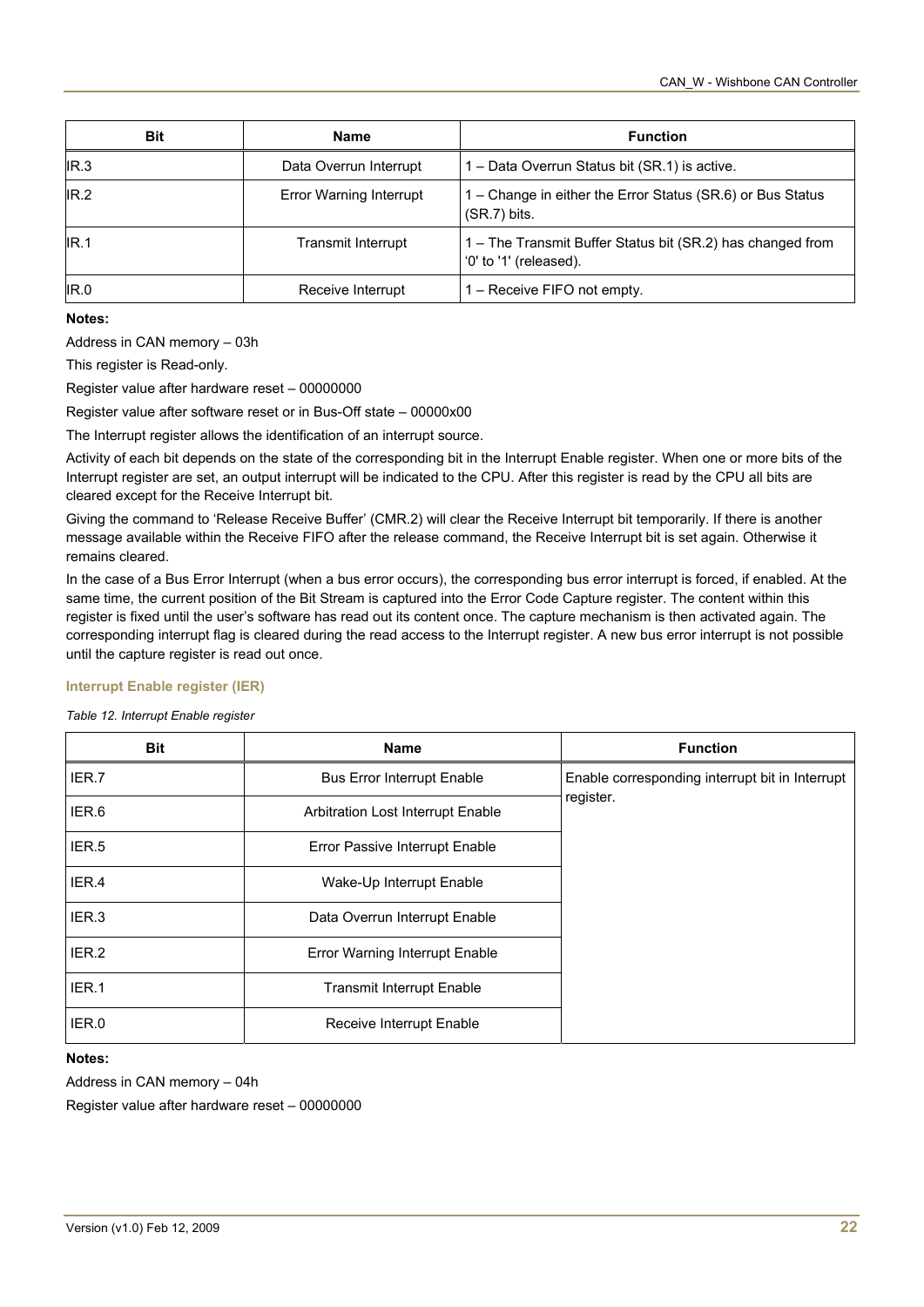#### **Bus Timing registers (BTR0, BTR1)**

Addresses in CAN memory – 06h (BTR0), 07h (BTR1),

These registers are Read-only

Register values after hardware reset:

- BTR0 : 00h
- BTR1 : 14h

The Nominal Bit Time, t<sub>bit</sub>, consists of the four non-overlapping segments SYNC\_SEG, PROP\_SEG, TSEG1 and TSEG2 with the corresponding time durations tsync seg, tPROP\_SEG tTSEG1 and tseg2. In the CAN-Controller, the segments PROP\_SEG and TSEG1 are treated as one segment - TSEG1. This facilitates the programming of bit timing parameters. The only impact of this is that PROP\_SEG must be considered while calculating parameters , before the Bit Timing Parameters are programmed.

Mathematically, the time duration of the Nominal Bit Time,  $t_{\text{bit}}$ , is simply the sum of the individual segments' durations.

$$
t_{bit} = t_{SYNC\_SEG} + t_{PROP\_SEG} + t_{SEG1} + t_{SEG2}
$$



*Figure 18. Bus Timing* 

| <b>BTR0.7</b> | BTR <sub>0.6</sub> | <b>BTR0.5</b> | <b>BTR0.4</b> | <b>BTR0.3</b> | <b>BTR0.2</b> | <b>BTR0.1</b> | BTR <sub>0.0</sub> |
|---------------|--------------------|---------------|---------------|---------------|---------------|---------------|--------------------|
| SJW.1         | SJW.0              | BRP.5         | BRP.4         | BRP.3         | BRP.2         | BRP.1         | BRP.0              |

**tq** – time period of the quantum clock

**BRP** – Bit Rate Prescaler. The system clock (CLK\_I) is divided by BRP to determine the quantum clock

$$
t_q = (BRP + 1) * 2t_{CLK_{-1}}
$$
  
BRP = 32 BRP .5 + 16 BRP .4 + 8 BRP .3 + 4 BRP .2 + 2 BRP .1 + BRP .0

#### **SJW** – Synchronization Jump Width

SJW defines the maximum number of time quanta a bit period may be shortened or lengthened by one re-synchronization, to compensate for phase shifts between clock oscillators of different bus controllers and propagation delays between CAN-bus nodes.

$$
t_{\text{SIW}} = (S J W + 1) * t_q
$$
  

$$
S J W = 2 S J W . 1 + S J W . 0
$$

| <b>BTR1.7</b> | <b>BTR1.6</b> |  |  | BTR1.5 BTR1.4 BTR1.3 BTR1.2 BTR1.1 BTR1.0                           |  |
|---------------|---------------|--|--|---------------------------------------------------------------------|--|
| SAM           |               |  |  | TSEG2.2   TSEG2.1   TSEG2.0   TSEG1.3   TSEG1.2   TSEG1.1   TSEG1.0 |  |

TSEG1 and TSEG2 determine the number of time quanta per bit period and the location of the sample point, where: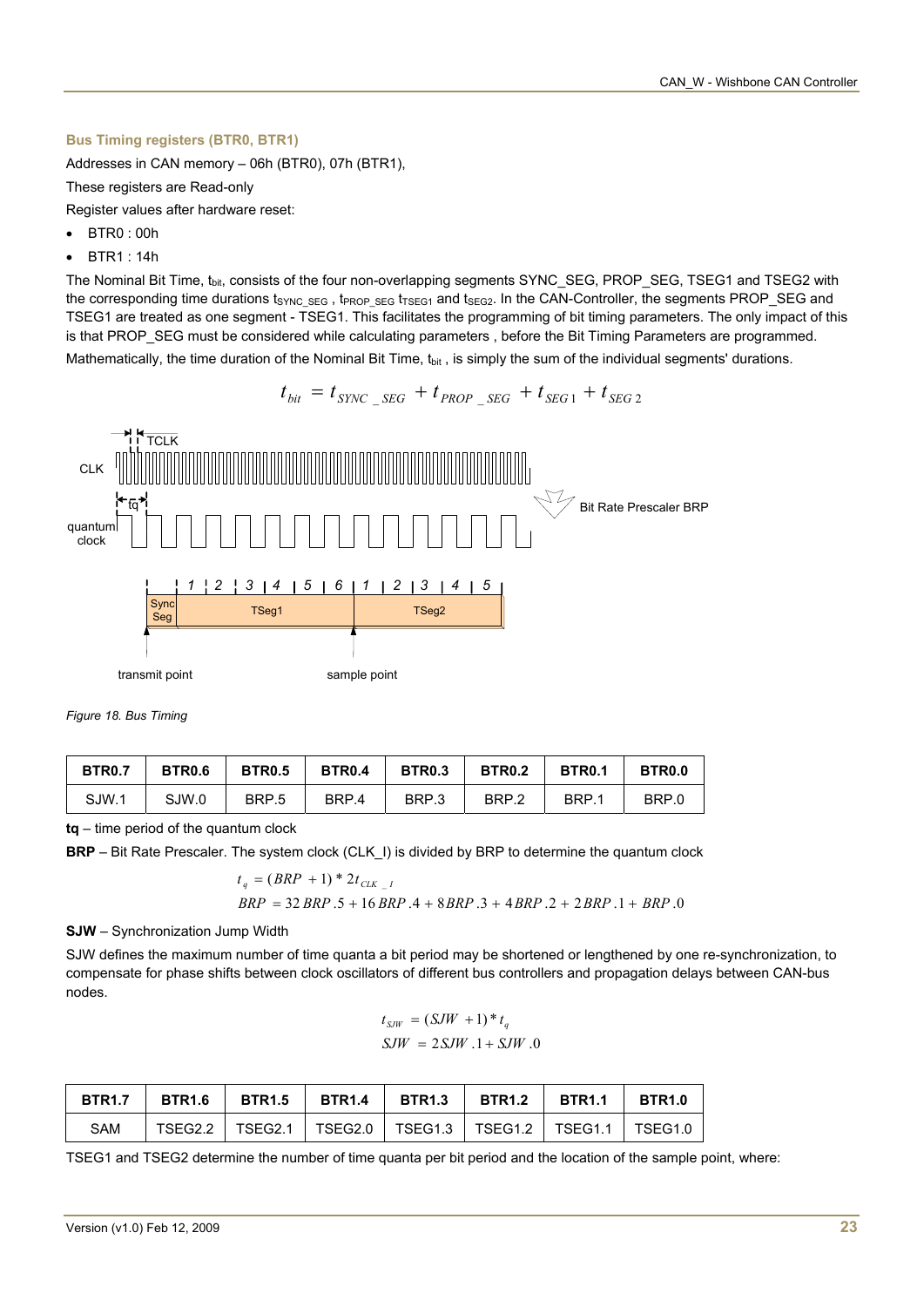$$
t_{TSeg1} = (TSeg 1 + 1) * t_q
$$
  
\n
$$
t_{TSeg2} = (TSeg 2 + 1) * t_q
$$
  
\n
$$
TSeg 1 = 8TSeg 1.3 + 4TSeg 1.2 + 2TSeg 1.1 + TSeg 1.0
$$
  
\n
$$
TSeg 2 = 4TSeg 2.2 + 2TSeg 2.1 + TSeg 2.0
$$

#### **SAM** – Sampling Mode

- 0 Single sampling
- $\bullet$  1 Triple sampling

The CAN in Automation (CiA) International Users and Manufacturers Group has recommended some baud rates to be used in general purpose CAN networks as well as the maximum bus length for a given baud rate. In addition, the bit-timing is recommended, so that nodes from different manufacturers can be connected to one CAN network without calculating the bittiming parameters.

| <b>Bit Rate</b><br>(Bus Length) | Nom. Bit<br>Time [us] | <b>Time</b><br>Quanta per<br><b>Bit</b><br>tq/bit | Length of<br><b>Time</b><br>Quantum<br>[us] | <b>Location of</b><br><b>Sample Point</b><br>[tq] | Tseg1<br>[tq] | Tseg2<br>[tq]  | BTR <sub>0</sub><br>at CLK_I<br>$= 16 MHz$ | BTR1<br>at CLK_I<br>$= 16$ MHz |
|---------------------------------|-----------------------|---------------------------------------------------|---------------------------------------------|---------------------------------------------------|---------------|----------------|--------------------------------------------|--------------------------------|
| 1Mb/s (25m)                     | 1                     | 8                                                 | 0.125                                       | $6\phantom{1}$                                    | 5             | $\overline{2}$ | 00h                                        | 14h                            |
| 0.8Mb/s(50m)                    | 1.25                  | 10                                                | 0.125                                       | 8                                                 | 7             | $\overline{2}$ | 00h                                        | 16h                            |
| 0.5Mb/s<br>(100m)               | $\overline{2}$        | 16                                                | 0.125                                       | 14                                                | 13            | $\overline{2}$ | 00h                                        | 1Ch                            |
| 250kb/s<br>(250m)               | 4                     | 16                                                | 0.25                                        | 14                                                | 13            | $\overline{2}$ | 01h                                        | 1Ch                            |
| 125kb/s<br>(500m)               | 8                     | 16                                                | 0.5                                         | 14                                                | 13            | $\overline{2}$ | 03h                                        | 1Ch                            |
| 50kb/s<br>(1km)                 | 20                    | 16                                                | 1.25                                        | 14                                                | 13            | $\overline{2}$ | 09h                                        | 1Ch                            |
| 20kb/s<br>(2.5km)               | 50                    | 16                                                | 3.125                                       | 14                                                | 13            | $\overline{2}$ | 18h                                        | 1Ch                            |
| 10kb/s<br>(5km)                 | 100                   | 16                                                | 6.25                                        | 14                                                | 13            | $\overline{2}$ | 31h                                        | 1Ch                            |

*Table 13.Bus timing* 

## **Output Control register (OCR)**

Address in CAN memory – 08h

This register is Read-only

Register value after hardware reset – 00000010

The Output Control register allows the set-up of different output driver configurations under software control.

| OCR.7   | OCR.6   | OCR.5   | OCR.4   | OCR <sub>3</sub> | OCR <sub>2</sub> | OCR.1   | OCR.0   |
|---------|---------|---------|---------|------------------|------------------|---------|---------|
| Octrl.5 | Octrl.4 | Octrl.3 | Octrl.2 | Octrl.1          | Octrl.0          | OMODE.1 | OMODE.0 |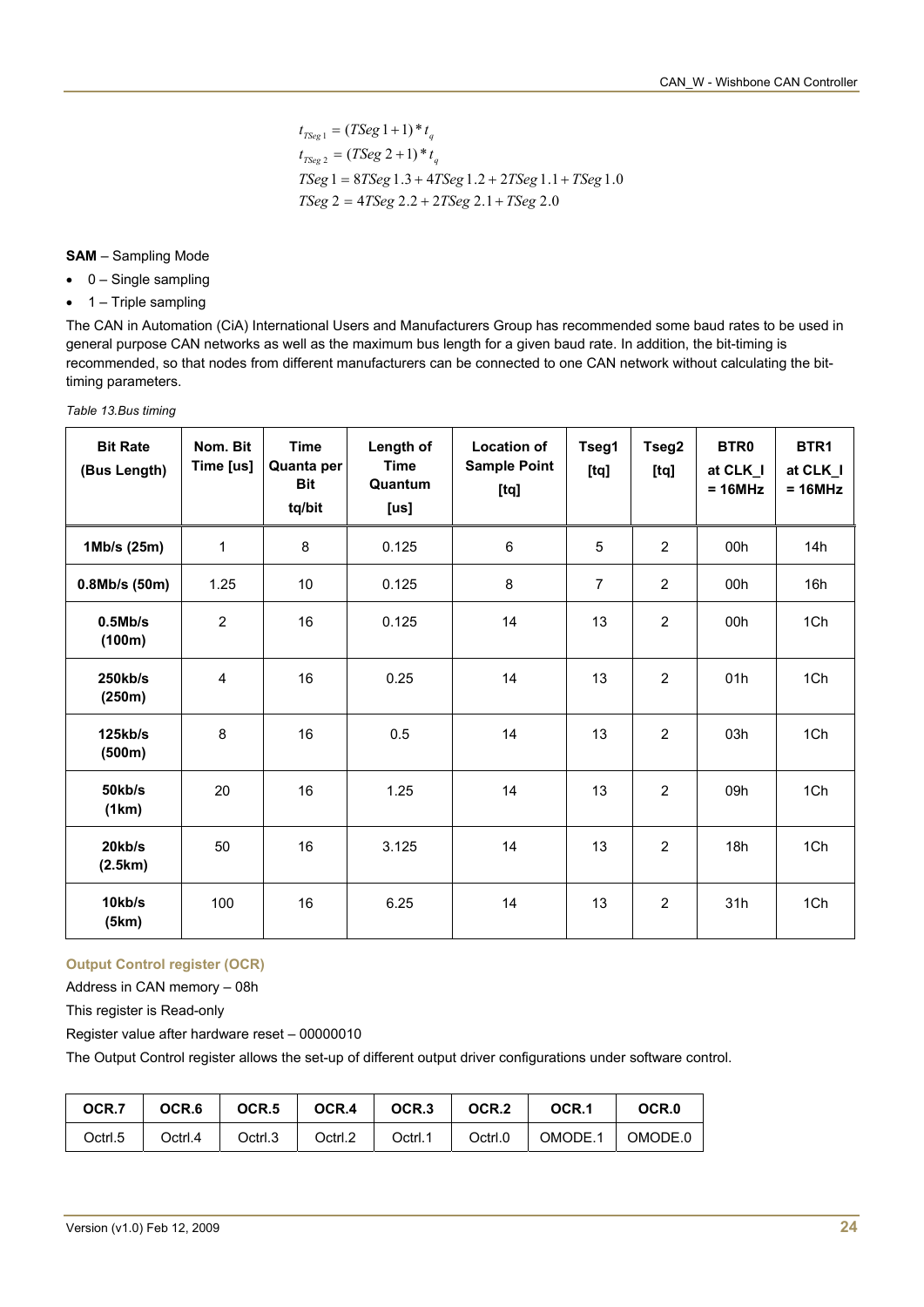#### **OMODE** – Output Mode

- 00 bi-phase output mode
- 01 test output mode
- 10 normal output mode
- 11 clock output mode.

### **Normal Output Mode**

Transmitted bit sequence (TXD) is sent via TX0 and TX1.

### **Test Output Mode**

The level connected to RXD is reflected at TX0 and TX1 with the next positive edge of the system clock (CLK\_I).



*Figure 19. Test output mode* 

#### **Clock Output Mode**

For the TX0 pin, this is the same as in normal output mode. However, the data stream to TX1 is replaced by the transmit clock. whose rising edge marks the beginning of a bit period. The clock pulse width is tq.



*Figure 20. Clock output mode* 

#### **Bi-phase Output Mode**

In contrast to the normal output mode, the bit representation in the bi-phase output mode is time variant and toggled. During recessive bits, all outputs are deactivated (floating) (this is done by setting the **TXEN** output signal).

Dominant bits are sent by toggling the levels on TX0 and TX1.

This mode may be useful if the bus controllers are galvanically decoupled from the bus line by a transformer and the bit stream is not allowed to contain a DC component.



*Figure 21. Bi-phase output mode* 

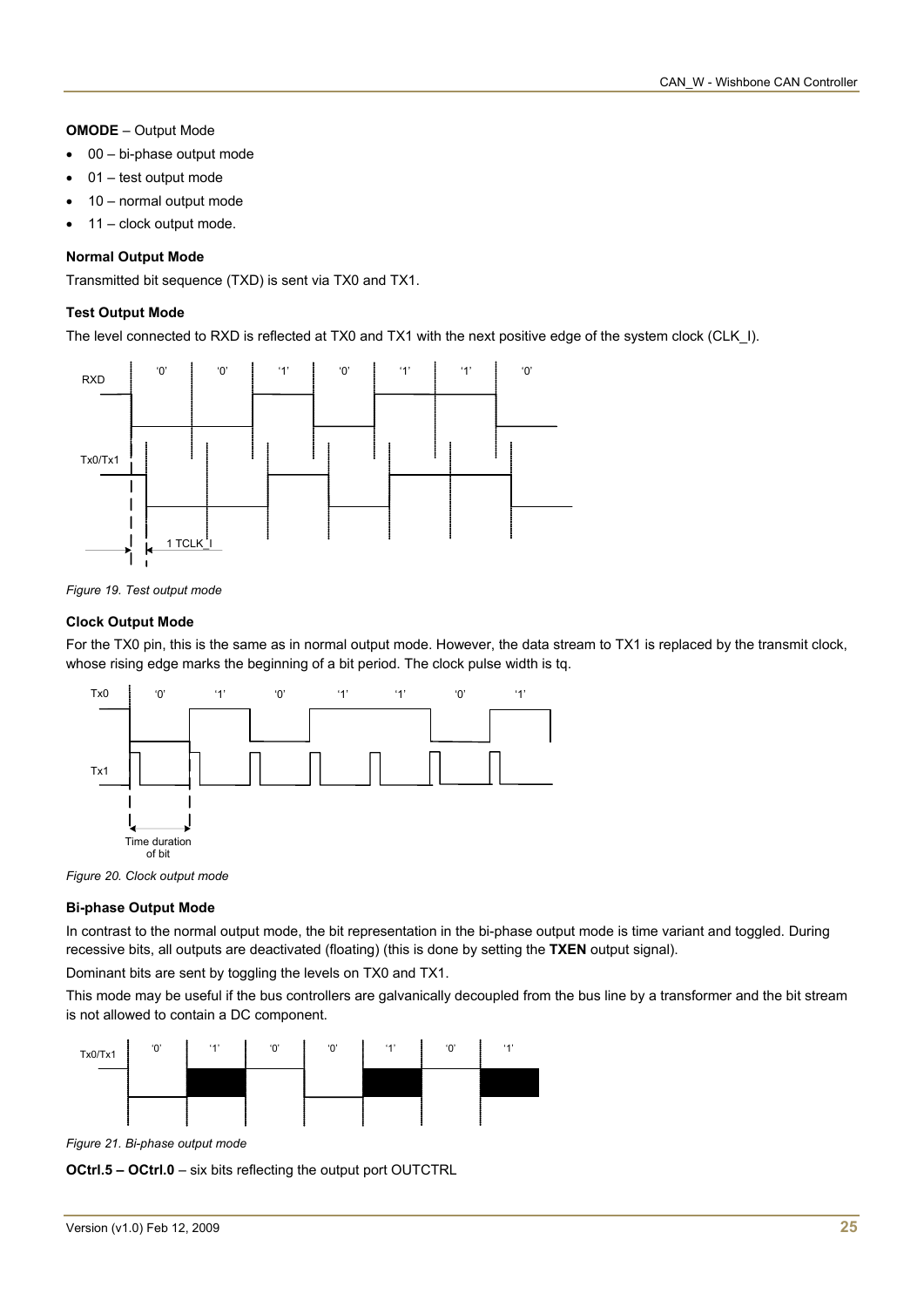This port can be used for additional configuration and control of the analog output circuits or the transceiver.

**Arbitration Lost Capture register (ALC)** 

Address in CAN memory – 0Bh

This register is Read-only

Register value after hardware reset – 00000000

|                          |                          |                          |     |  |  | ALC.7   ALC.6   ALC.5   ALC.4   ALC.3   ALC.2   ALC.1 | ALC.0 |
|--------------------------|--------------------------|--------------------------|-----|--|--|-------------------------------------------------------|-------|
| $\overline{\phantom{a}}$ | $\overline{\phantom{0}}$ | $\overline{\phantom{a}}$ | ALC |  |  |                                                       |       |

**ALC.7 - ALC.5** – always in low logic state

**ALC.4 - ALC.0** – 5-bit value that determines the bit-position at which arbitration lost occurred.

On arbitration lost, the corresponding arbitration lost interrupt is forced, if enabled. At the same time, the current bit position of the Bit Stream is captured into the Arbitration Lost Capture register.

The content within this register is fixed until the user's software has read out its contents once.

The capture mechanism is then activated again. The corresponding interrupt flag is cleared during the read access to the Interrupt register.

A new arbitration lost interrupt is not possible until the Arbitration Lost Capture register has been read once.

*Table 14. Interpretation of arbitration lost bit number* 

| <b>Arbitration Lost Capture</b><br>register (bits ALC.4 - ALC.0) | <b>Standard Frame Format</b> | <b>Extended Frame Format</b> |
|------------------------------------------------------------------|------------------------------|------------------------------|
| 00000                                                            | ID.28                        | <b>ID.28</b>                 |
| 00001                                                            | <b>ID.27</b>                 | <b>ID.27</b>                 |
| 00010                                                            | ID.26                        | ID.26                        |
| 00011                                                            | ID.25                        | ID.25                        |
| 00100                                                            | ID.24                        | ID.24                        |
| 00101                                                            | ID.23                        | ID.23                        |
| 00110                                                            | ID.22                        | <b>ID.22</b>                 |
| 00111                                                            | ID.21                        | ID.21                        |
| 01000                                                            | ID.20                        | ID.20                        |
| 01001                                                            | ID.19                        | ID.19                        |
| 01010                                                            | ID.18                        | ID.18                        |
| 01011                                                            | <b>RTR</b>                   | <b>SRTR</b>                  |
| 01100                                                            | <b>IDE</b>                   | <b>IDE</b>                   |
| 01101                                                            | $\overline{a}$               | <b>ID.17</b>                 |
| 01110                                                            |                              | ID.16                        |
| 01111                                                            |                              | ID.15                        |
| 10000                                                            |                              | ID.14                        |
| 10001                                                            |                              | ID.13                        |
| 10010                                                            | ۰                            | ID.12                        |
| 10011                                                            |                              | ID.11                        |
| 10100                                                            |                              | ID.10                        |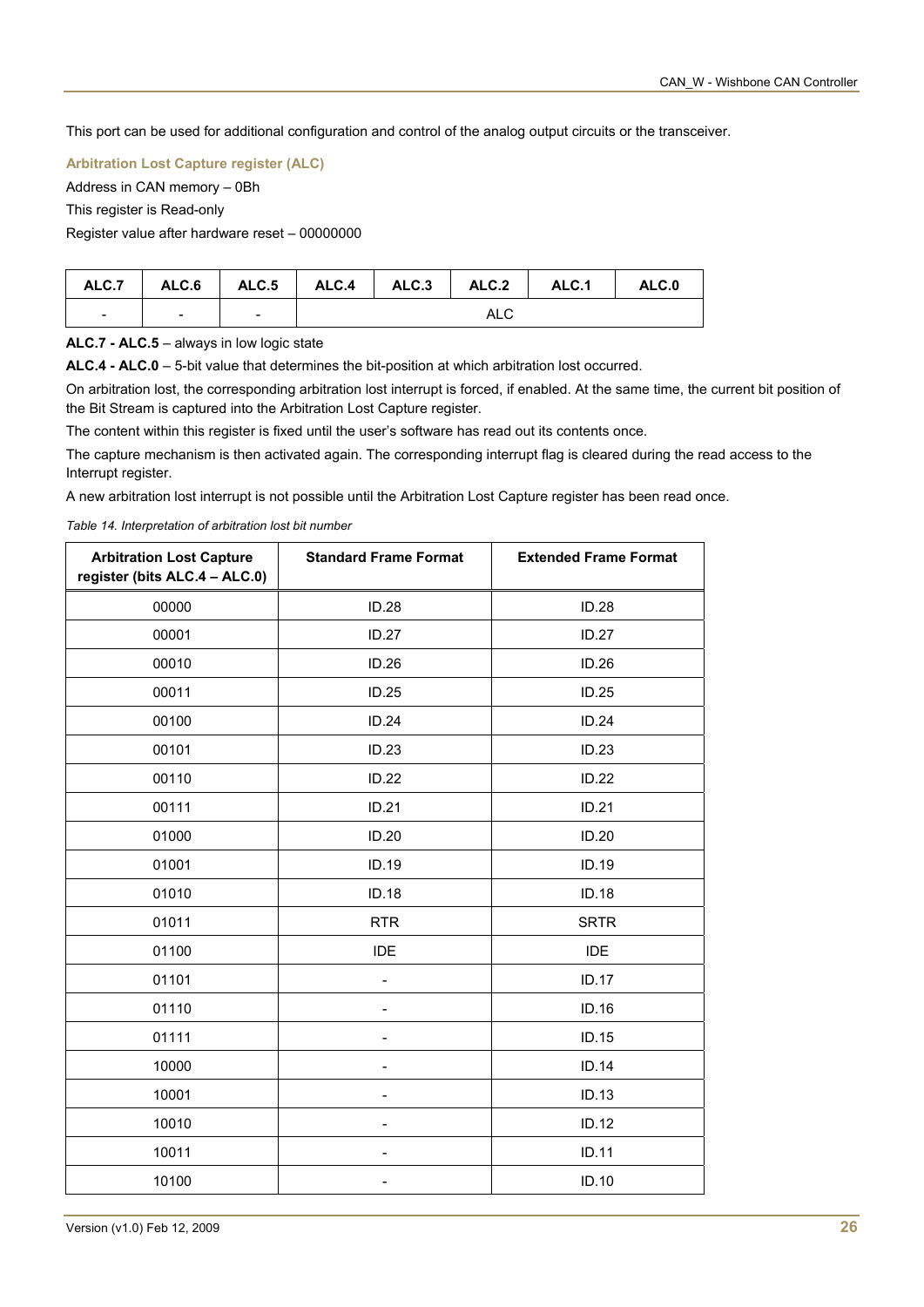| <b>Arbitration Lost Capture</b><br>register (bits ALC.4 - ALC.0) | <b>Standard Frame Format</b> | <b>Extended Frame Format</b> |
|------------------------------------------------------------------|------------------------------|------------------------------|
| 10101                                                            |                              | ID.9                         |
| 10110                                                            |                              | ID.8                         |
| 10111                                                            |                              | ID.7                         |
| 11000                                                            |                              | ID.6                         |
| 11001                                                            |                              | ID.5                         |
| 11010                                                            |                              | ID.4                         |
| 11011                                                            | ۰                            | ID.3                         |
| 11100                                                            |                              | ID.2                         |
| 11101                                                            |                              | ID.1                         |
| 11110                                                            |                              | ID.0                         |
| 11111                                                            |                              | <b>RTR</b>                   |

#### **Error Code Capture register (ECC)**

Address in CAN memory – 0Ch

This register is Read-only

Register value after hardware reset – 00000000

| ECC.7   | ECC.6   | ECC.5 | ECC.4 | ECC.3 | ECC.2 | ECC.1 | ECC.0 |
|---------|---------|-------|-------|-------|-------|-------|-------|
| ECode.1 | ECode.0 | Dir   |       |       | ECC   |       |       |

## **ECC.7 - ECC.6** – Error Code

- $\bullet$  00 bit error
- $\bullet$  01 form error
- $\bullet$  10 stuff error
- 11 crc error or acknowledge error

**ECC.5** – Direction when error occurred

- $\bullet$  0 during reception
- $\bullet$  1 during transmission

**ECC.4 - ECC.0** – 5-bit value that determines the position where the error occurred.

*Table 15. Interpretation of error code.* 

| <b>Error Code Capture register</b><br>(bits ECC.4 $-$ eECC.0) | <b>Function</b> |
|---------------------------------------------------------------|-----------------|
| 00000                                                         | Idle state      |
| 00001                                                         | SOF             |
| 00011                                                         | $ID.28$ $ID.22$ |
| 00010                                                         | ID.21  ID.18    |
| 00110                                                         | <b>SRR</b>      |
| 00111                                                         | <b>IDE</b>      |
| 00101                                                         | ID.17ID.12      |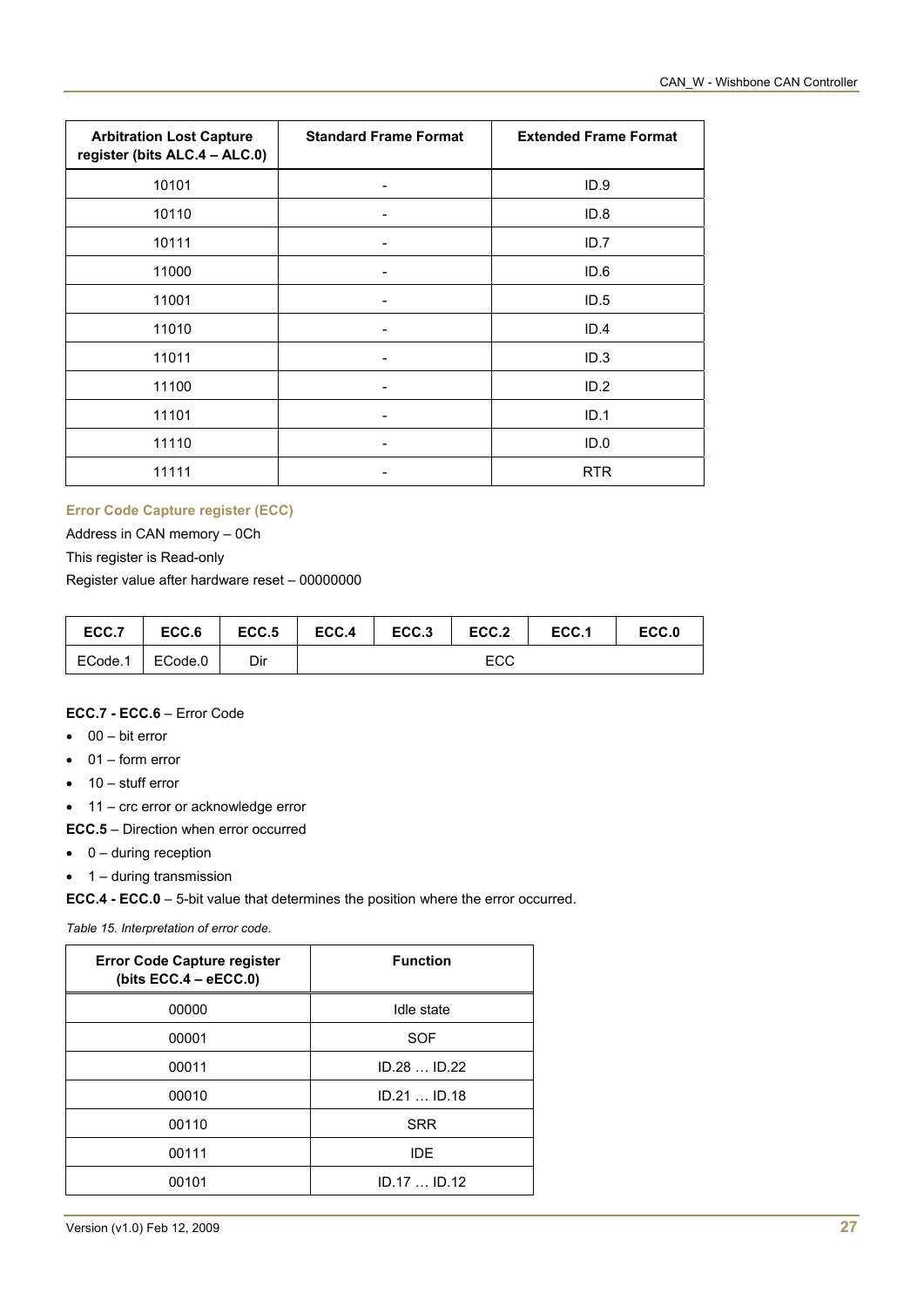| <b>Error Code Capture register</b><br>(bits ECC.4 - eECC.0) | <b>Function</b>                  |
|-------------------------------------------------------------|----------------------------------|
| 00100                                                       | ID.11  ID.06                     |
| 01100                                                       | ID.05  ID.00                     |
| 01110                                                       | <b>RTR</b>                       |
| 01111                                                       | RB.1                             |
| 01101                                                       | RB.0                             |
| 01001                                                       | <b>DLC</b>                       |
| 01000                                                       | CRC sequence                     |
| 01010                                                       | <b>CRC</b> delimiter             |
| 01011                                                       | <b>ACK slot</b>                  |
| 10011                                                       | <b>ACK delimiter</b>             |
| 10010                                                       | <b>EOF</b>                       |
| 10000                                                       | Intermission                     |
| 10101                                                       | <b>Active Error Flag</b>         |
| 10111                                                       | Passive Error Flag               |
| 10001                                                       | Overload Flag                    |
| 10110                                                       | Tolerate dominant bits           |
| 10100                                                       | <b>Error Delimiter</b>           |
| 11000                                                       | Data Field, 8 <sup>th</sup> byte |
| 11001                                                       | Data Field, 1 <sup>st</sup> byte |
| 11010                                                       | Data Field, 2 <sup>nd</sup> byte |
| 11011                                                       | Data Field, 3rd byte             |
| 11100                                                       | Data Field, 4 <sup>th</sup> byte |
| 11101                                                       | Data Field, 5 <sup>th</sup> byte |
| 11110                                                       | Data Field, 6 <sup>th</sup> byte |
| 11111                                                       | Data Field, 7 <sup>th</sup> byte |

The Tolerate dominant bits position results from the superposition of error flags. If a bus error occurs, the corresponding bus error interrupt is forced, if enabled. At the same time, the current position of the Bit Stream is captured into the Error Code Capture register.

The content within this register is fixed until the user's software has read out its content once. The capture mechanism is then activated again. The corresponding interrupt flag is cleared during the read access to the Interrupt register. A new bus error interrupt is not possible until the Error Code Capture register has been read once.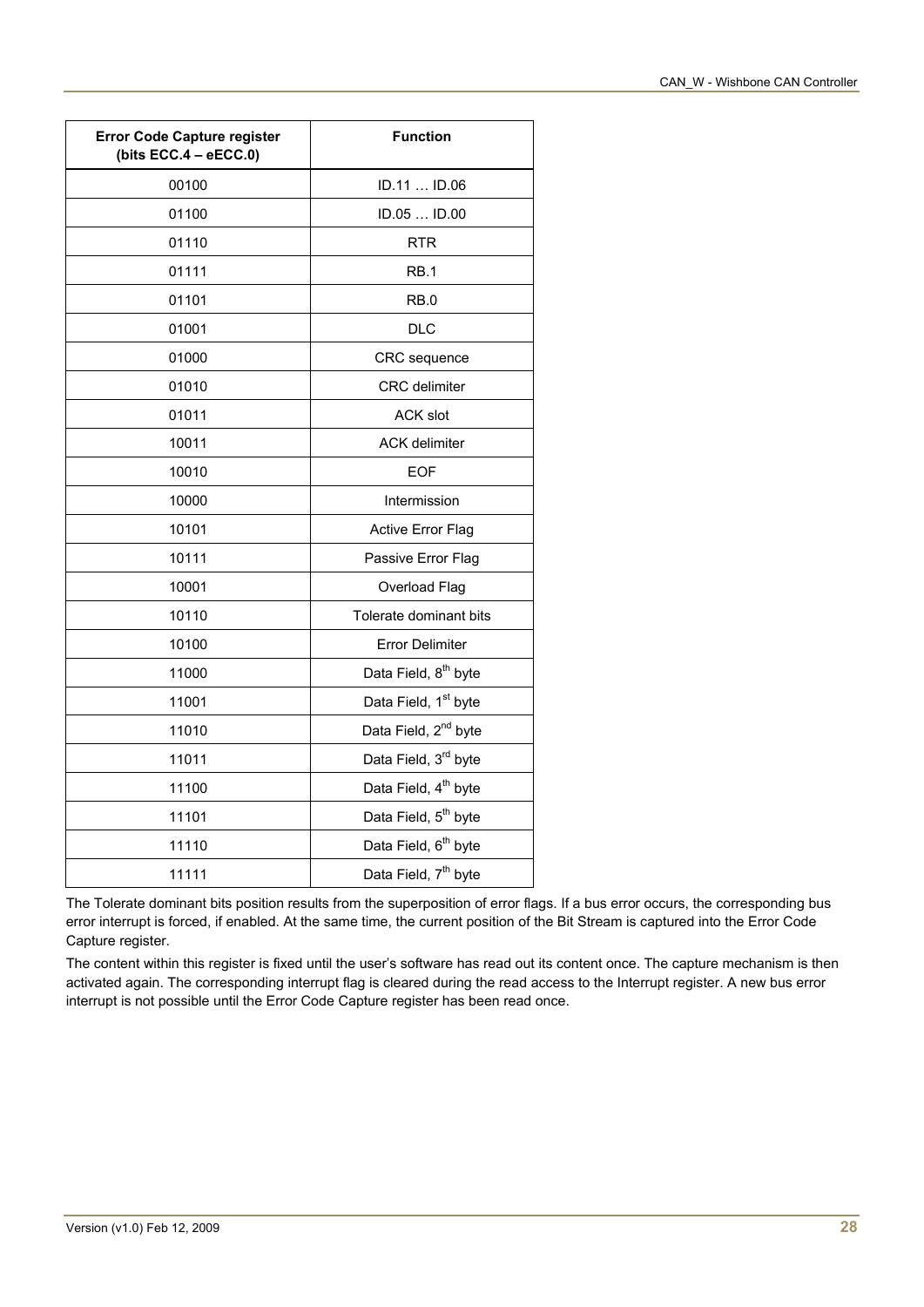#### **Error Warning Limit register (EWL)**

Address in CAN memory – 0Dh

This register is Read-only

Register value after hardware reset – 01100000

| EWL.، | EWL.6 | EWL.5 | EWL.4 | EWL.3      | EWL.2 | EWL. . | EWL.0 |
|-------|-------|-------|-------|------------|-------|--------|-------|
|       |       |       |       | <b>EWL</b> |       |        |       |

**EWL.7 - EWL.0** – 8-bit value that determines the Error Warning Limit.

When one of the Error Counters reaches the Error Warning Limit and the Error Warning Interrupt Enable bit (IER.2) is set, an Error Warning Interrupt (IR.2) will be generated.

The content of the Error Warning Limit register can only be changed in Reset mode.

A change in the error state and the corresponding Error Warning Interrupt that is generated, will not occur until Reset mode has been cancelled.

#### **Receive Error Counter register (REC)**

Address in CAN memory – 0Eh

This register is Read-only

Register value after hardware reset or after entering Bus-Off state – 00000000

| REC.7 | REC.6 |  | REC.5 REC.4 REC.3 REC.2 $\vert$ | REC.1 | REC.0 |
|-------|-------|--|---------------------------------|-------|-------|
|       |       |  | REC                             |       |       |

**REC.7 - REC.0** – 8-bit value that determines the output of the Receive Error Counter

The maximum value of the counter is 7Fh.

The content of the Receive Error Counter can only be changed in Reset mode.

A change in the error state and the corresponding Error Warning Interrupt or Error Passive Interrupt forced by the new register content, will not occur until Reset mode has been cancelled.

#### **Transmit Error Counter register (TEC)**

Address in CAN memory – 0Fh

This register is Read-only

Register value after hardware reset – 00000000

Register value after entering Bus-Off state – 01111111

| TEC.7 | TEC.6 | TEC.5 | TEC.4 |     | TEC.3   TEC.2 | TEC.1 | TEC.0 |
|-------|-------|-------|-------|-----|---------------|-------|-------|
|       |       |       |       | TEC |               |       |       |

**TEC.7 - TEC.0** – 8-bit value that determines the output of the Transmit Error Counter.

If a Bus-Off event occurs, the Transmit Error Counter is initialized to 127 to count the minimum protocol-defined time (128 occurrences of the bus-free signal). Reading the counter during this time gives information about the status of the Bus-Off recovery.

The content of the Transmit Error Counter can only be changed in Reset mode.

A change in the error state and the corresponding Error Warning Interrupt or Error Passive Interrupt forced by the new register content, will not occur until Reset mode has been cancelled.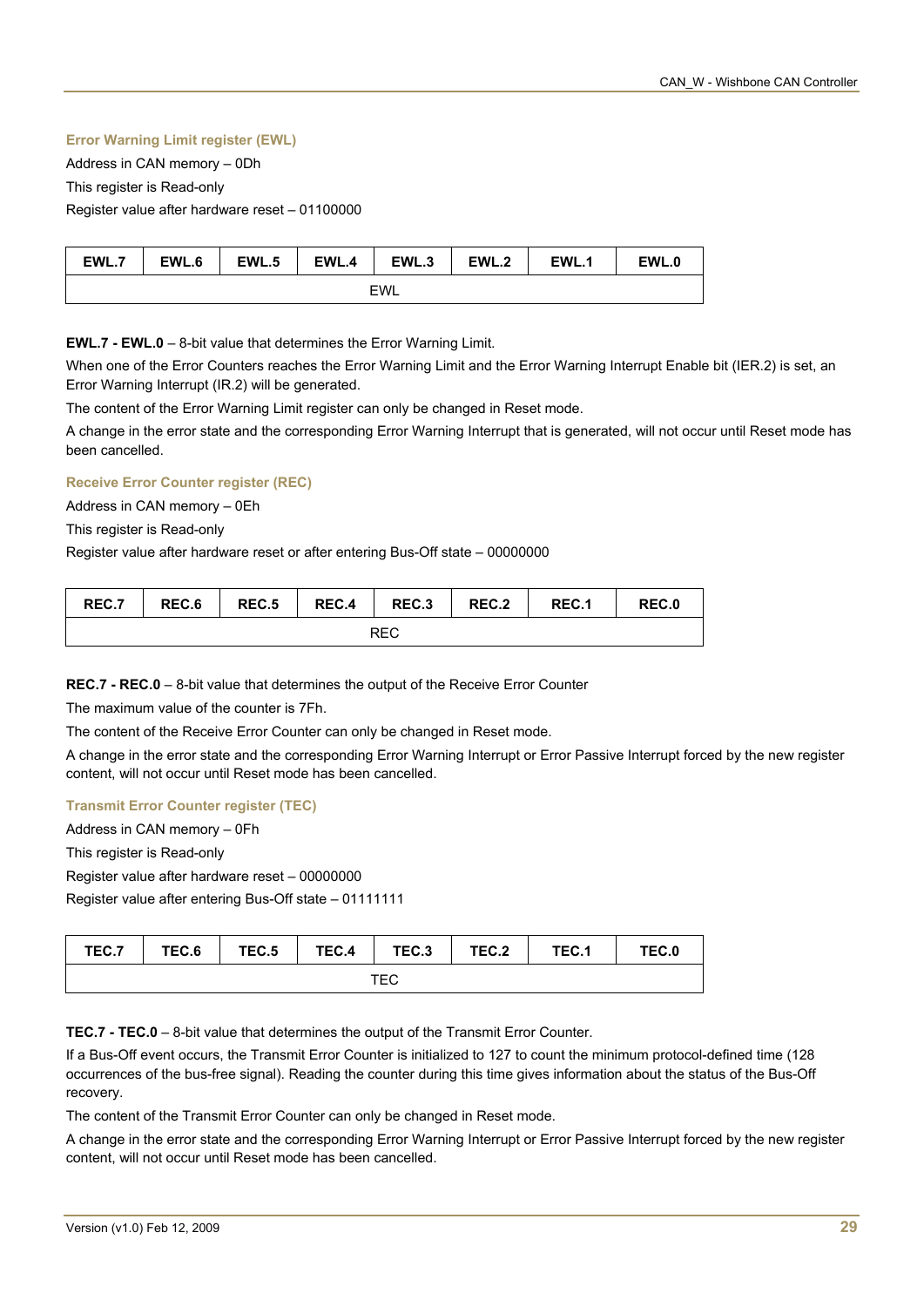#### **Transmit Buffer register (TB0 – TB12)**

The Transmit Buffer register allows the user to define a message for transmission. The register is thirteen bytes in length and is accessible at two address spaces:

- Addresses **10h 1Ch** accessible during write access in Operating (Normal) mode
- Addresses **60h 6Ch** directly readable/writeable memory placed in CAN address space.

In normal, operating mode, this register is Read-only. In Reset mode, both read and write access is possible.

[Table 16](#page-29-0) shows the content for each of the thirteen bytes in the CAN address space (in this case 10h – 1Ch). One byte (at address 10h) is used to distinguish between Standard Frame Format and Extended Frame Format configurations. In the table, address content has been further divided into two columns – the left hand column representing Standard Frame Format and the right hand column representing Extended Frame Format.

<span id="page-29-0"></span>*Table 16. Receive/Transmit Buffer register layout* 

| <b>CAN Address</b> |                                  | <b>Content</b>                   |
|--------------------|----------------------------------|----------------------------------|
| 10 <sub>h</sub>    |                                  | <b>FRAME INFORMATION</b>         |
| 11h                | Identifier, 1 <sup>st</sup> byte | Identifier, 1 <sup>st</sup> byte |
| 12 <sub>h</sub>    | Identifier, 2 <sup>nd</sup> byte | Identifier, 2 <sup>nd</sup> byte |
| 13h                | 1 <sup>st</sup> Data byte        | Identifier 3 <sup>rd</sup> byte  |
| 14h                | 2 <sup>nd</sup> Data byte        | Identifier 4 <sup>th</sup> byte  |
| 15h                | 3rd Data byte                    | 1 <sup>st</sup> Data byte        |
| 16h                | 4 <sup>th</sup> Data byte        | $2^{nd}$ Data byte               |
| 17 <sub>h</sub>    | 5 <sup>th</sup> Data byte        | 3rd Data byte                    |
| 18h                | 6 <sup>th</sup> Data byte        | 4 <sup>th</sup> Data byte        |
| 19h                | 7 <sup>th</sup> Data byte        | 5 <sup>th</sup> Data byte        |
| 1Ah                | 8 <sup>th</sup> Data byte        | 6 <sup>th</sup> Data byte        |
| 1Bh                | not used                         | 7 <sup>th</sup> Data byte        |
| 1Ch                | not used                         | 8 <sup>th</sup> Data byte        |

#### **Frame Information**

| BIT 7 | BIT <sub>6</sub> | BIT <sub>5</sub> | BIT <sub>4</sub> | BIT <sub>3</sub> | BIT <sub>2</sub> | BIT <sub>1</sub> | BIT <sub>0</sub> |
|-------|------------------|------------------|------------------|------------------|------------------|------------------|------------------|
| IDE   | <b>RTR</b>       | <b>RB.1/'0'</b>  | RB.0             | DLC.3            | DLC.2            | DLC.1            | DLC.0            |

**IDE** – Identifier Extension bit **-** defines message format.

- 0 Standard Frame Format
- 1 Extended Frame Format.

**RTR** – Remote Transmission Request bit

## **BIT 5**:

- for Standard Frame Format '0'
- for Extended Frame Format RB.1
- **DLC** Data Length Code

The number of bytes in the data field of the message, calculated as:

$$
DataLength\ Code = 8DLC.3 + 4DLC.2 + 2DLC.1 + DLC.0
$$

The data length code is not considered when the RTR bit is set (logic 1)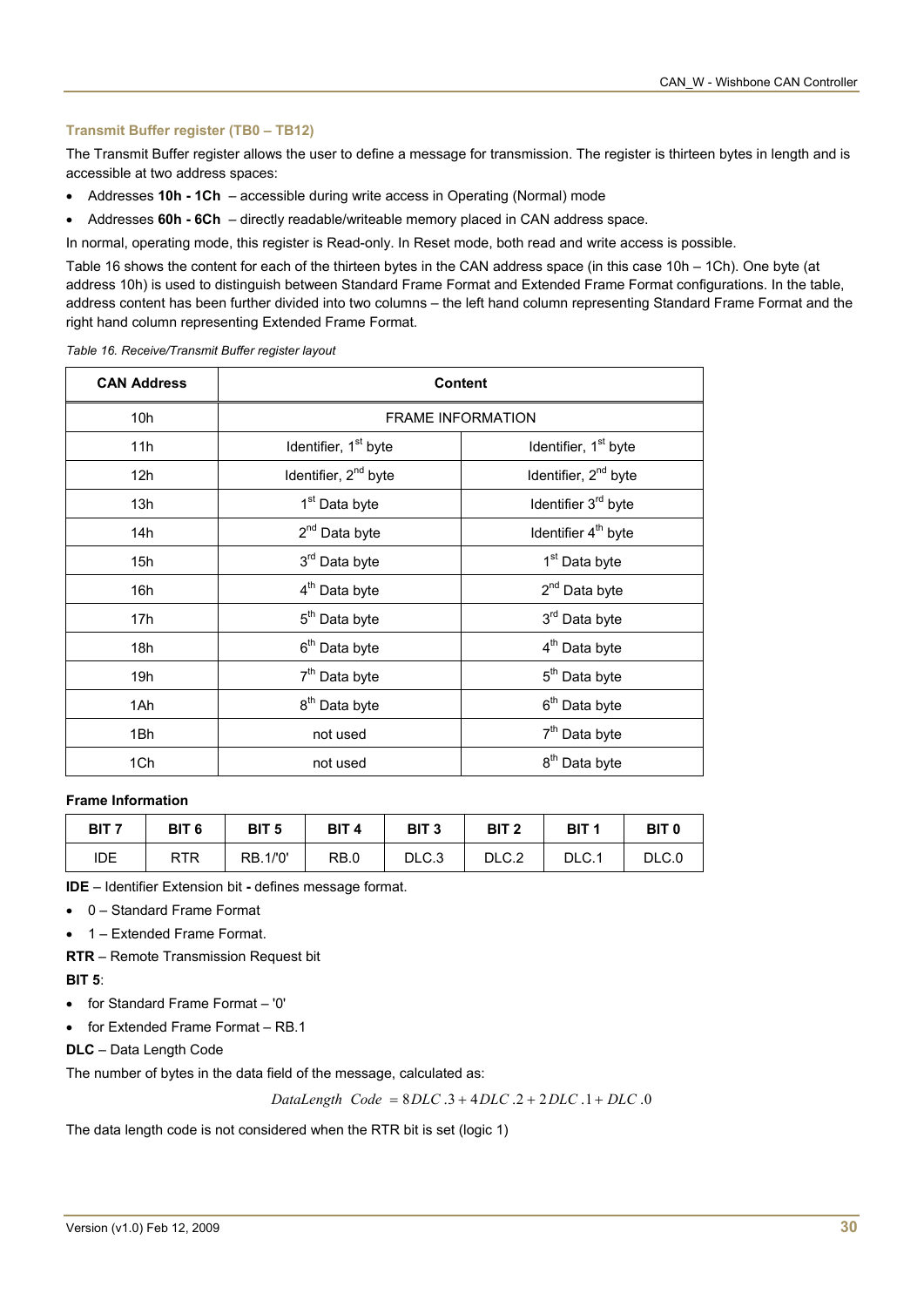For reasons of compatibility, the DLC code should be less than or equal to 8. It should be defined in software. Selection of a value greater than 8 will result in frame errors (the CAN Controller will try to send more than 8 data bytes, which is not compatible with the CAN2.0 specification).

#### **Identifier, 1st byte**

| BIT <sub>7</sub> | BIT <sub>6</sub> | BIT <sub>5</sub> | BIT <sub>4</sub> | BIT <sub>3</sub> | BIT <sub>2</sub> | BIT <sub>1</sub> | BIT <sub>0</sub> |
|------------------|------------------|------------------|------------------|------------------|------------------|------------------|------------------|
| ID.28            | <b>ID.27</b>     | ID.26            | ID.25            | ID.24            | ID.23            | ID.22            | ID.21            |

#### **Identifier 2nd byte for Standard Frame Format**

| BIT <sub>7</sub> | BIT <sub>6</sub> | BIT <sub>5</sub> | BIT <sub>4</sub> | BIT <sub>3</sub>         | BIT <sub>2</sub>         | BIT <sub>1</sub>         | BIT <sub>0</sub>         |
|------------------|------------------|------------------|------------------|--------------------------|--------------------------|--------------------------|--------------------------|
| ID.20            | ID.19            | <b>ID.18</b>     | <b>RTR</b>       | $\overline{\phantom{a}}$ | $\overline{\phantom{0}}$ | $\overline{\phantom{a}}$ | $\overline{\phantom{a}}$ |

#### **Identifier, 2nd byte for Extended Frame Format**

| BIT <sub>7</sub> | BIT <sub>6</sub> | BIT <sub>5</sub> | BIT <sub>4</sub> | BIT <sub>3</sub> | BIT <sub>2</sub> | BIT <sub>1</sub> | BIT <sub>0</sub> |
|------------------|------------------|------------------|------------------|------------------|------------------|------------------|------------------|
| ID.20            | ID.19            | <b>ID.18</b>     | <b>ID.17</b>     | ID.16            | ID.15            | ID.14            | ID.13            |

#### **Identifier, 3rd byte**

| BIT <sub>7</sub> | BIT <sub>6</sub> | BIT <sub>5</sub> | BIT <sub>4</sub> | BIT <sub>3</sub> | BIT <sub>2</sub> | BIT <sub>1</sub> | <b>BIT 0</b> |
|------------------|------------------|------------------|------------------|------------------|------------------|------------------|--------------|
| ID.12            | <b>ID.11</b>     | ID.10            | ID.9             | ID.8             | ID.7             | ID.6             | ID.5         |

#### **Identifier, 4th byte**

| BIT <sub>7</sub> | BIT <sub>6</sub> | BIT <sub>5</sub> | BIT <sub>4</sub> | BIT <sub>3</sub> | BIT <sub>2</sub> | BIT <sub>1</sub>         | BIT <sub>0</sub> |
|------------------|------------------|------------------|------------------|------------------|------------------|--------------------------|------------------|
| ID.4             | ID.3             | ID.2             | ID.1             | ID.0             | <b>RTR</b>       | $\overline{\phantom{a}}$ | -                |

The identifier acts as the message's name, which is subsequently used in a receiver for acceptance filtering. It also determines the bus access priority during the arbitration process. The lower the binary value of the identifier, the higher the message priority. This is due to the larger number of leading dominant bits during arbitration.

#### **Data byte**

l

| BIT <sub>7</sub> | BIT <sub>6</sub> | BIT <sub>5</sub> | BIT4 | BIT <sub>3</sub> | BIT <sub>2</sub> | BIT <sub>1</sub> | <b>BIT 0</b> |
|------------------|------------------|------------------|------|------------------|------------------|------------------|--------------|
| υ.ι              | D.6              | D.5              | D.4  | D.3              | D.Z              | D.1              | D.0          |

#### **Receive Buffer register (RB0 – RB12)**

The Receive Buffer register is thirteen bytes in length and is accessible at two address spaces:

- Addresses **10h 1Ch** Receive Buffer register, accessible during read access in Operating (normal) mode
- Addresses **20h 5Fh** direct read/write of entire Receive FIFO (64-bytes)**.**

In normal, operating mode, this register is Read-only. In Reset mode, both read and write access is possible.

<span id="page-30-0"></span><sup>&</sup>lt;sup>1</sup> With respect to the Transmit Buffer register, this bit is not used. The more significant 6<sup>th</sup> bit of the Frame Information byte is used. With respect to the Receive Buffer register, this bit is used and is a direct copy of the 6<sup>th</sup> bit in the Frame Information byte.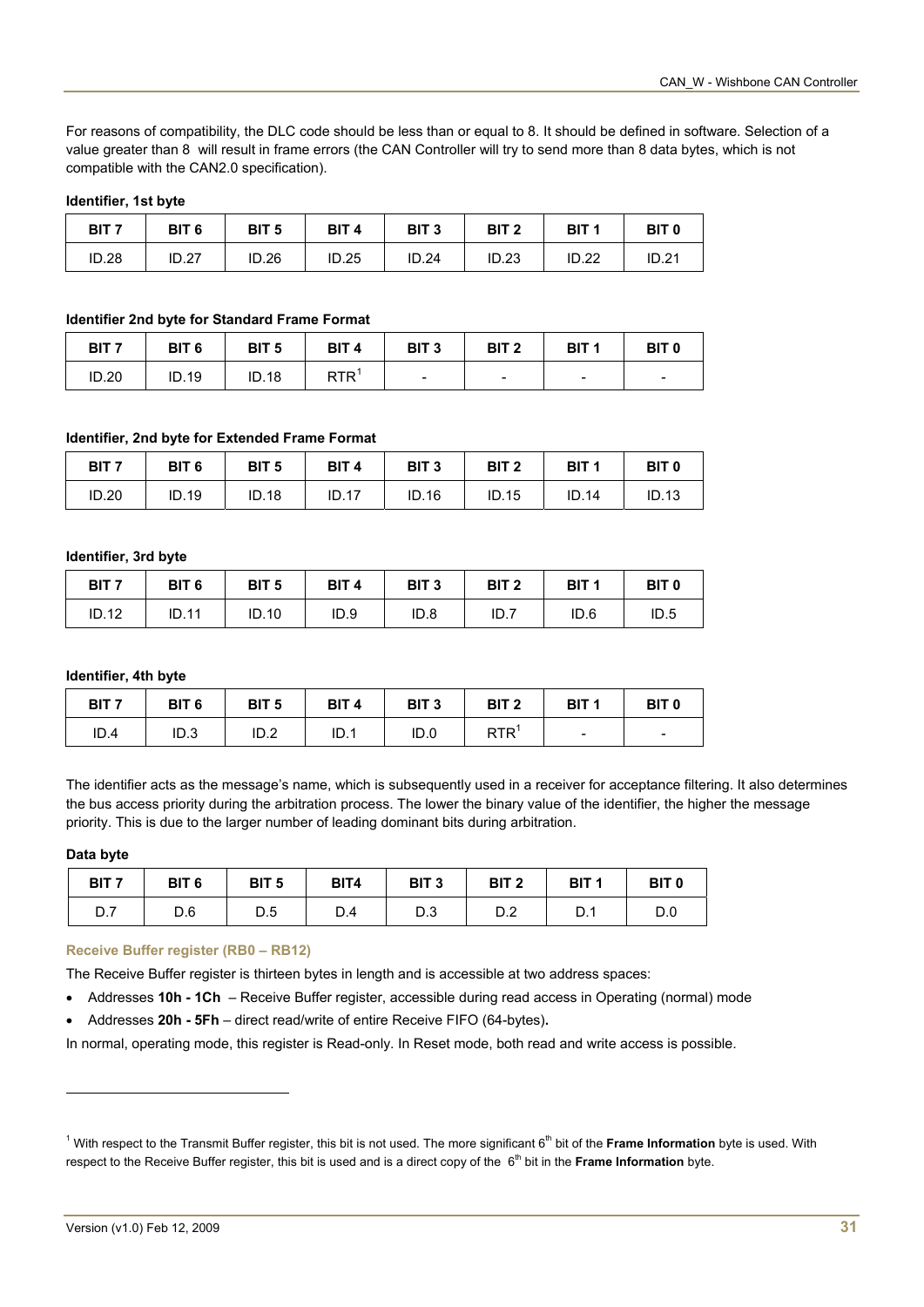

*Figure 22. Receive FIFO* 

The Receive Buffer register is located as a 13-byte overlapping window within the Receive FIFO. The beginning of this window is pointed to by the Receive Buffer Start Address register (RBSA**)**.

It is possible for there to be more than one message accessible within the Receive Buffer register, due to the fact that the register's length is 13-bytes (maximum message length) and individual messages may be shorter in length. The actual length of a message depends on the frame format – standard or extended – and the number of data bytes. Table 11 in the previous section illustrates the message format for both standard and extended frame formats.

With a 64-byte Receive FIFO, it is possible to store between 7 and 21 messages (depending on the frame format and size of the data therein).

The global layout of the Receive Buffer register is similar to that of the Transmit Buffer register.

The received Data Length Code (DLC**),** located in the Frame Information byte, may be greater than 8 (depending on the sender). For compatibility with the CAN2.0 specification however, the maximum number of received data bytes is limited to 8. This should be taken into account when reading a message from the Receive Buffer register.

If there is not enough space for a new message byte within the Receive FIFO, the CAN Controller generates a data overrun condition. A message that has been partially written into the Receive FIFO when the data overrun situation occurs, is deleted. This situation is indicated to the CPU via the Status register (SR.1 – Data Overrun Status) and the corresponding Data Overrun Interrupt (IR.3) that is generated, if enabled.

## **Acceptance Filter**

The Acceptance Filter allows the user to configure the CAN Controller so that only the desired messages are written into the Receive FIFO. This is achieved by comparing the identifier bits of received messages with predefined ones stored within the Acceptance Filter registers. If there is an exact match, the message is written (accepted) into the Receive FIFO.

The Acceptance Filter is defined by the Acceptance Code registers (ACR0 – ACR3) and the Acceptance Mask registers (AMR0  $- AMR3$ 

The identifier bit patterns of messages to be received are defined within the Acceptance Code registers.

The corresponding Acceptance Mask registers allow the definition of certain bit positions in the identifiers to be 'don't care' ('1' means don't care bit).

Two different filter modes are selectable. Mode selection is determined by bit 3 of the Mode register (MOD.3 - Acceptance Filter Mode):

- Single filter mode (MOD.3 is logic 1)
- Dual filter mode (MOD.3 is logic 0).

The bit correspondences between the identifier bytes of the Acceptance Filter and those of the message depend also on the currently received frame format (standard or extended).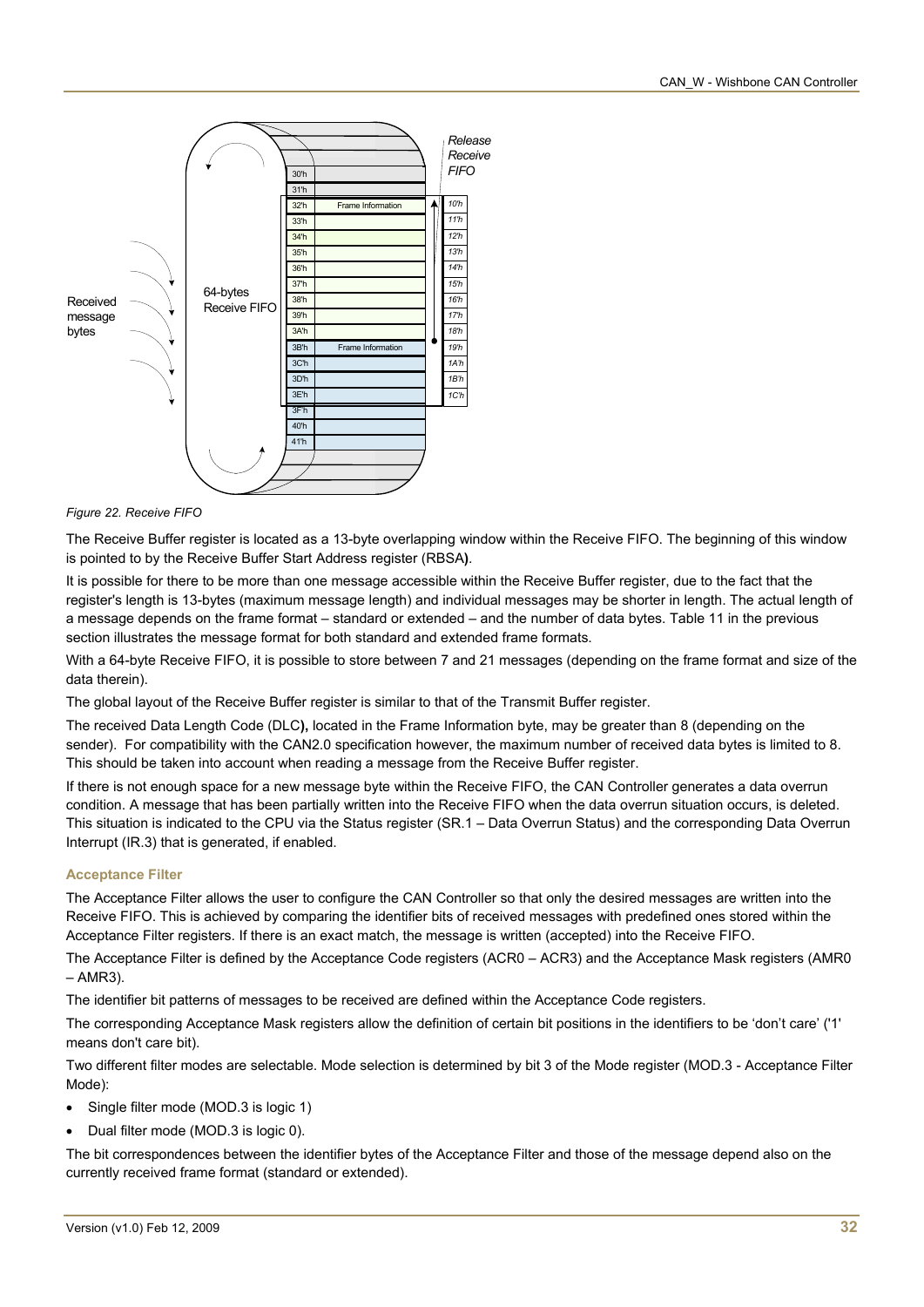## **Acceptance Code registers (ACR0 - ACR3)**

Addresses in CAN memory – 10h - 13h

These registers are accessible for read and write only in Reset mode.

#### **Acceptance Mask register (AMR0 - AMR3)**

Addresses in CAN memory – 14h - 17h

These registers are accessible for read and write only in Reset mode.

Register values after hardware reset – 11111111

#### **Single filter configuration, receiving standard frame messages**

The complete identifier (two bytes) including the RTR and RB.0 bits and two data bytes are used for acceptance filtering. Messages may also be accepted if there are no data bytes due to Remote Frame, or if there is none or only one data byte because of the corresponding Data Length Code. In this case, filtering of corresponding data bytes is not performed. For successful reception of a message, all single bit comparisons have to signal acceptance.



*Figure 23. Single filter configuration, receiving standard frame messages* 

#### **Single filter configuration, receiving extended frame messages**

The complete identifier (four bytes), including the RTR, RB.1 and RB.0 bits, is used for acceptance filtering. For successful reception of a message, all single bit comparisons have to signal acceptance.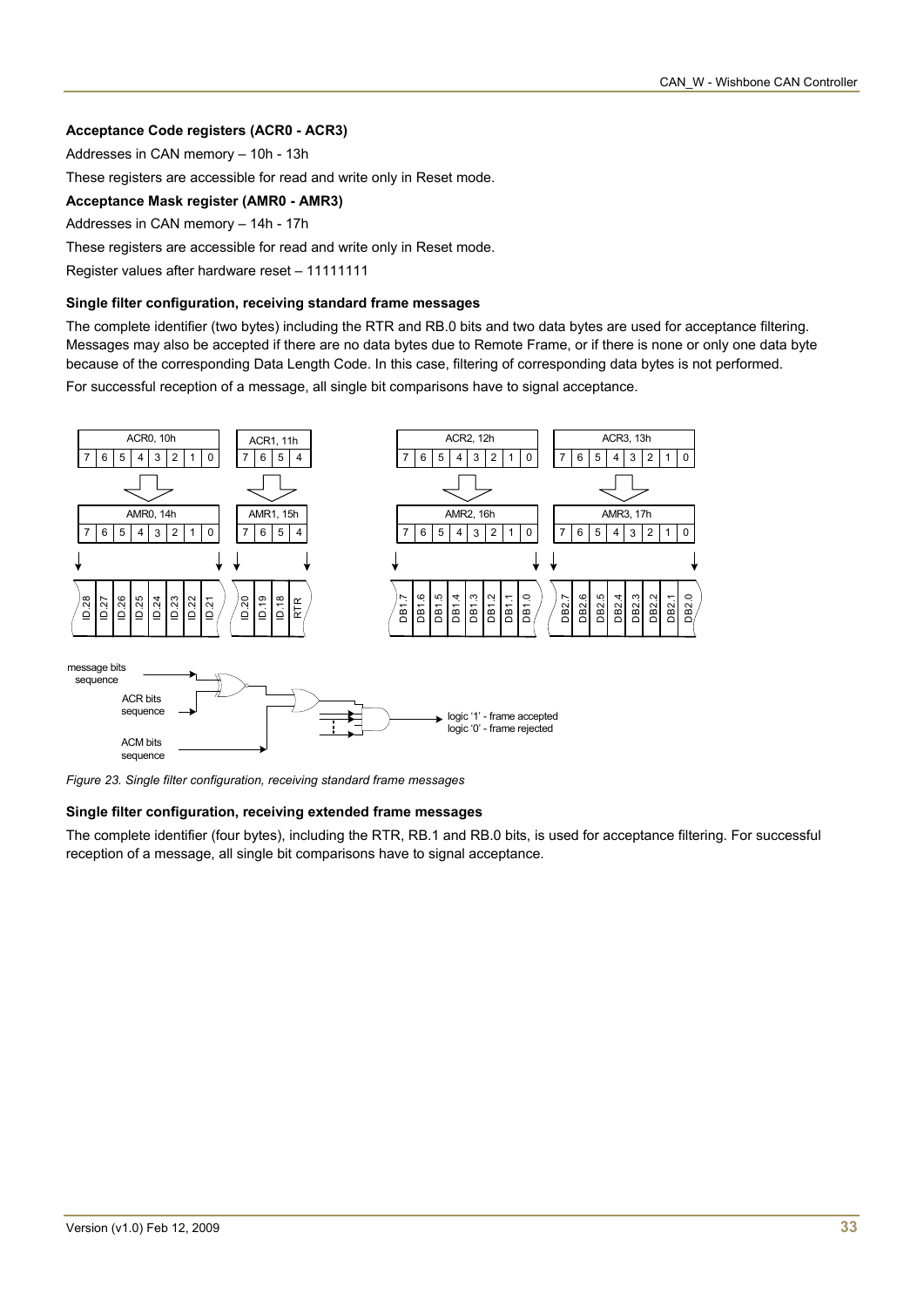



*Figure 24. Single filter configuration, receiving extended frame messages* 

#### **Dual filter configuration, receiving standard frame messages**

There are two short filters defined. A received message is compared with both filters to decide whether this message should be copied into the Receive Buffer register or not. If at least one of the filters signals an acceptance, the received message becomes valid.

The first filter compares the complete standard identifier (two bytes) including the RTR bit and the first data byte of the message. The second filter just compares the complete standard identifier including the RTR bit acceptance. In the case of Remote Frame or if no data byte exists, filtering of the corresponding data byte is not performed.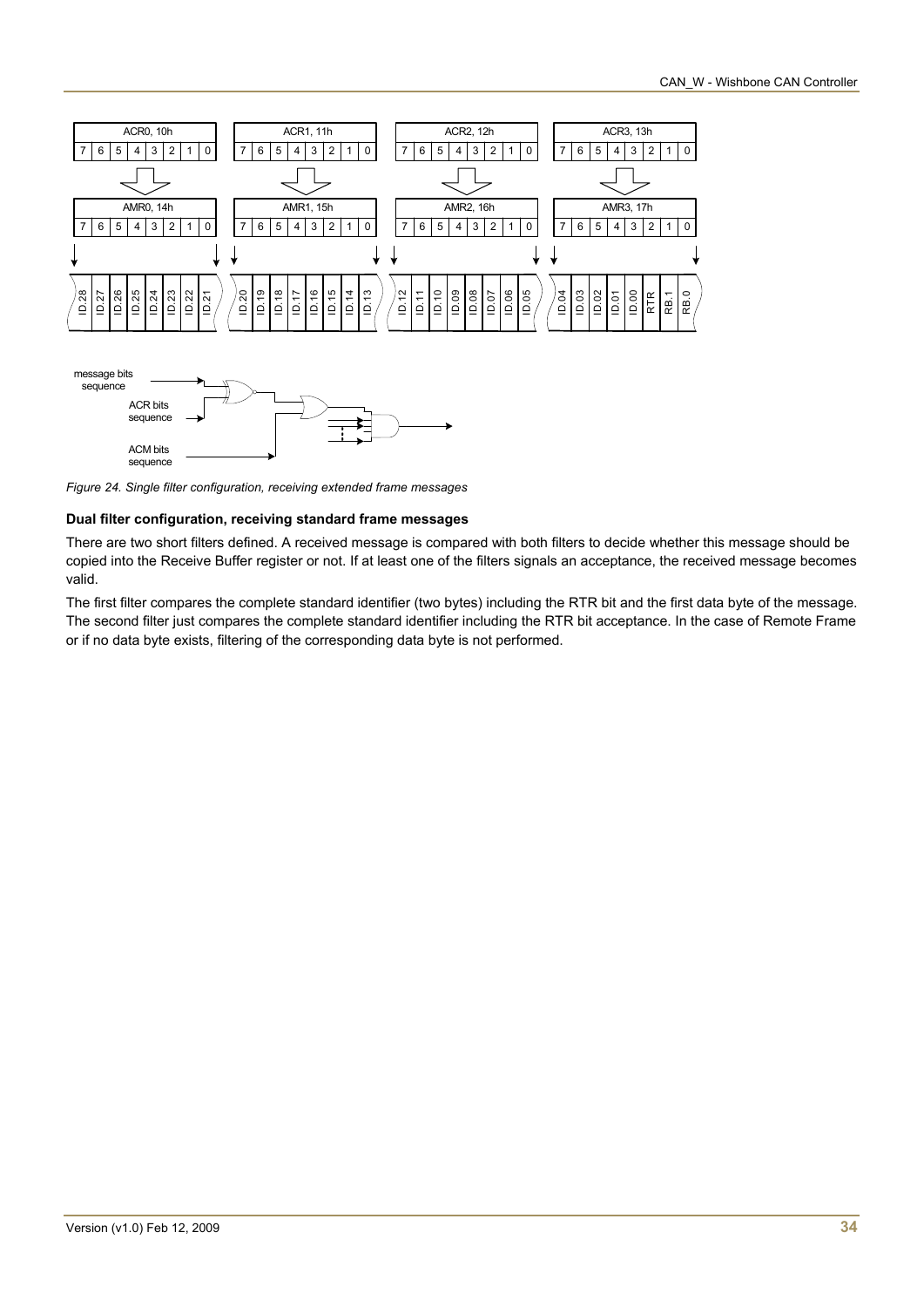

*Figure 25. Dual filter configuration receiving standard frame messages* 

## **Dual filter configuration, receiving extended frame messages**

There are two short filters defined. A received message is compared with both filters to decide whether this message should be copied into the Receive Buffer register or not. If at least one of the filters signals an acceptance, the received message becomes valid.

The two defined filters are identical. Both filters compare the first two bytes of the extended identifier.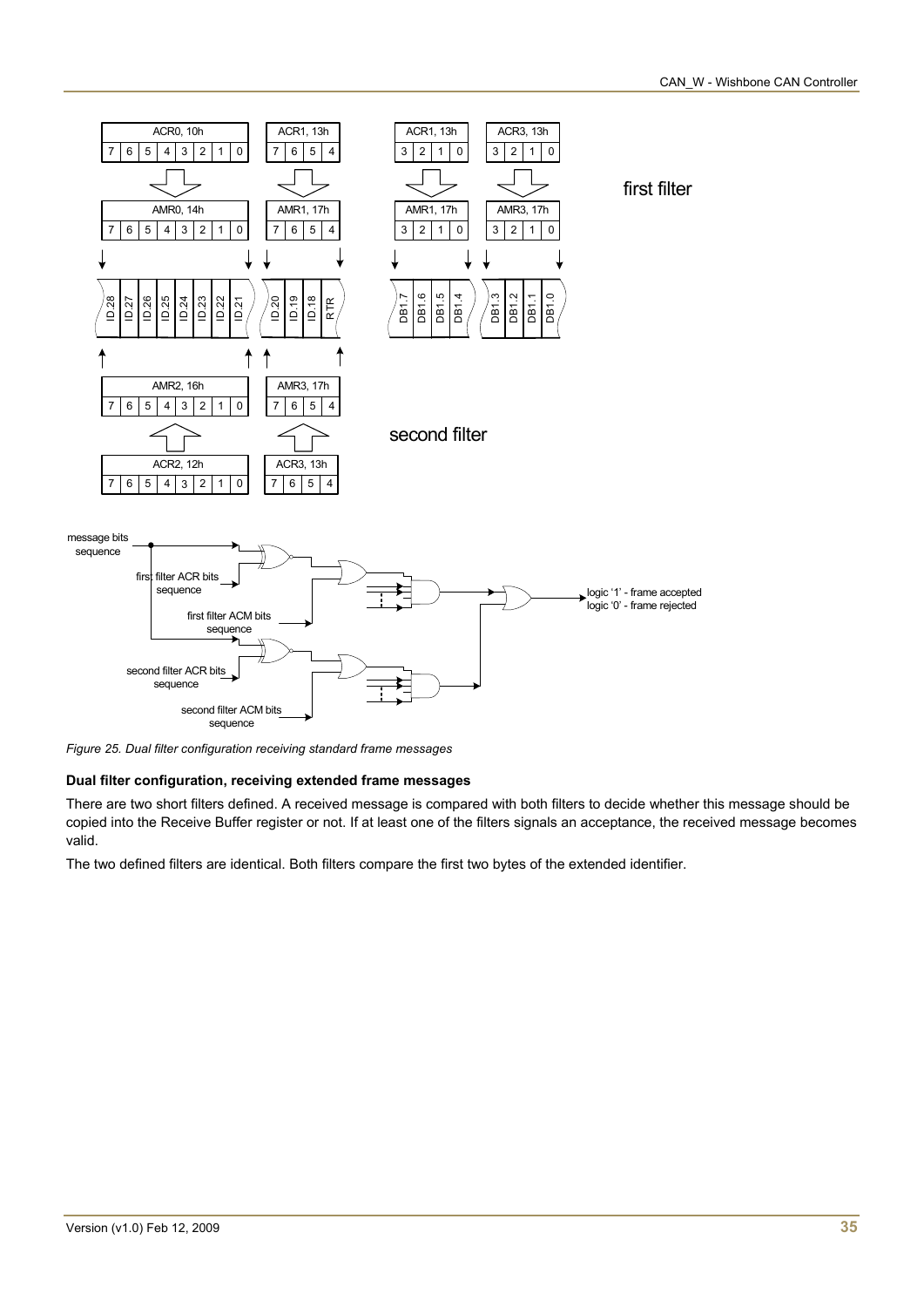

*Figure 26. Dual filter configuration receiving extended frame messages* 

#### **Message Counter (MC)**

The Message Counter reflects the current number of messages available within the Receive FIFO. Its value is incremented each time a new message is successfully received and accepted.

Address in CAN memory – 1Dh

This register is Read-only

Register value in Reset mode – 00000000

| MC.7 | MC.6                     | MC.5                     | MC.4 | MC.3 | MC.2 | MC.1 | MC.0 |
|------|--------------------------|--------------------------|------|------|------|------|------|
| -    | $\overline{\phantom{0}}$ | $\overline{\phantom{a}}$ |      |      | МC   |      |      |

**MC.7 - MC.5** – always in low logic state

**MC.4 - MC.0** – 5-bit value defining the number of messages stored in the Receive FIFO.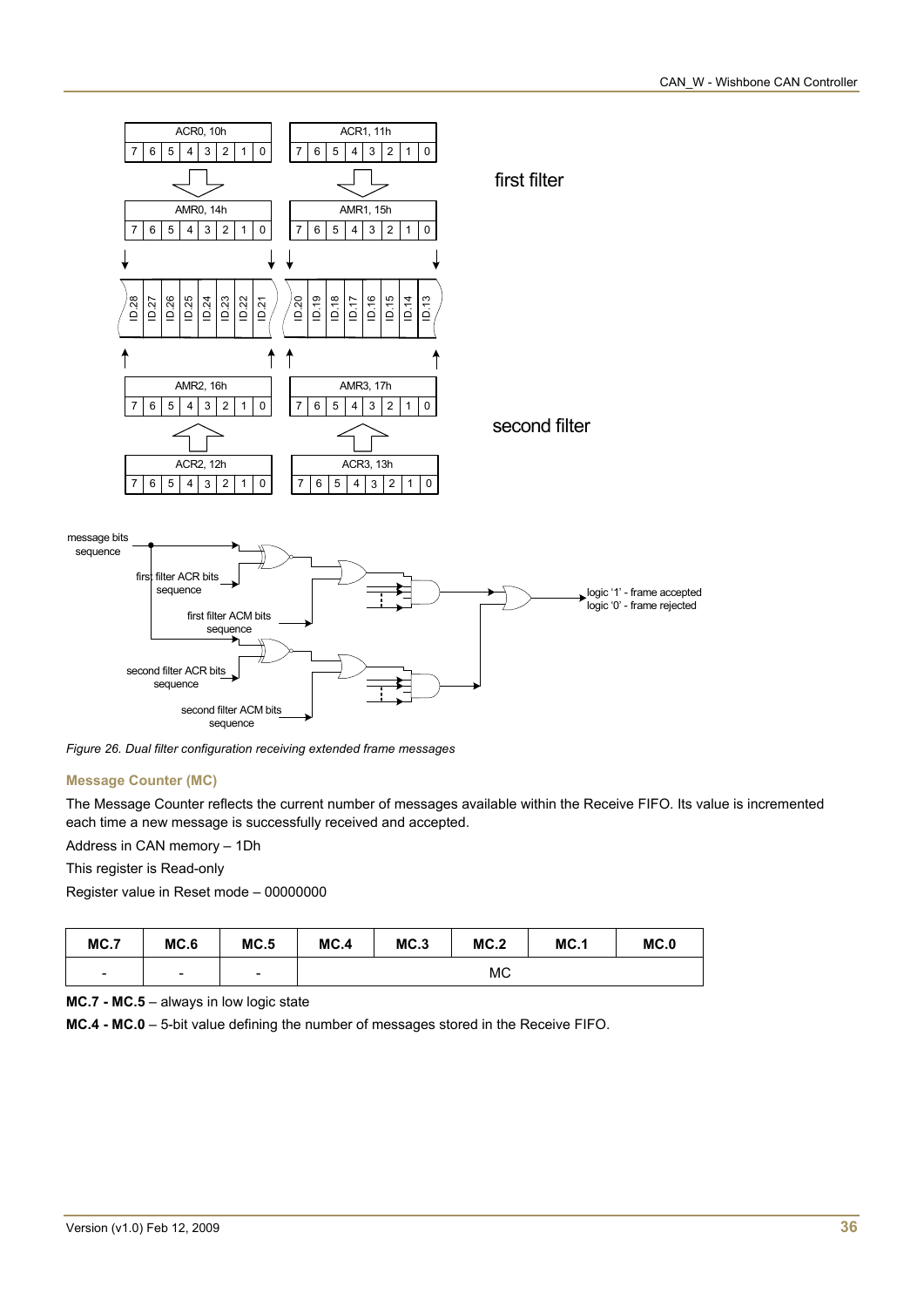#### **Receive Buffer Start Address register (RBSA)**

Address in CAN memory – 1Eh

This register is Read-only

Register value after hardware reset – 00000000

| RBSA.7                   |   | RBSA.6 RBSA.5 RBSA.4 RBSA.3 RBSA.2 |      |  |  | <b>RBSA.1</b> | <b>RBSA.0</b> |
|--------------------------|---|------------------------------------|------|--|--|---------------|---------------|
| $\overline{\phantom{0}}$ | - |                                    | RBSA |  |  |               |               |

#### **RBSA.7 - RBSA.6** – always in low logic state

**RBSA.5 - RBSA.0** – 6-bit value reflecting the current internal Receive FIFO address where the first byte of a received message (which is mapped to the Receive Buffer window) is stored.

The value 00h reflects address 20h of CAN address space (beginning of the Receive FIFO).

As the Receive FIFO is 64-bytes in length, the value of the RBSA register can be in the range 00h - 3Fh.

If a message exceeds address 80h it continues at 00h.

After the Release Receive Buffer command (CMR.2) is issued, the RBSA is updated to point at the start of the next received message in the Receive FIFO.

#### **Clock Divider Register CDR**

Address in CAN memory – 1Fh

This register is Read-only

Register value after hardware reset – 11000000

| CDR.7 | CDR.6 | CDR <sub>.5</sub> | CDR.4      | CDR <sub>3</sub> | CDR.2           | CDR.1 | CDR.0 |
|-------|-------|-------------------|------------|------------------|-----------------|-------|-------|
|       |       | <b>RxIntEn</b>    | Input Mode | Clock off        | CD <sub>2</sub> | CD1   | CD0   |

**CDR.7 - CDR.6** – always in high logic state.

**RxIntEn** – activates dedicated receive interrupt pulse on TX1.

When a received message has been received and written into Receive FIFO a receive interrupt pulse with the length of one bit time is generated at the TX1 pin (during the last bit of end of frame). The output should operate in normal output mode.

**InputMode** – when 1 activates CAN input test mode.

In this mode, Receiver input is connected internally with Transmitter output.

This mode allows you to perform CAN Controller tests without connecting it to the CAN-bus.

**Clock off** – setting this bit deactivates the CLK\_OUT pin.

If this bit is set, the CLK OUT output pin is kept in the low logic state during Sleep mode, otherwise it is in the high logic state.

**CD2 - CD0** – defines clock divider for generation of CLK\_OUT signal from the system CLK\_I signal.

 $t_{CkOut} = 2 * t_{CIK}$   $I(4 * CDR.2 + 2 * CDR.1 + CDR.0 + 1)$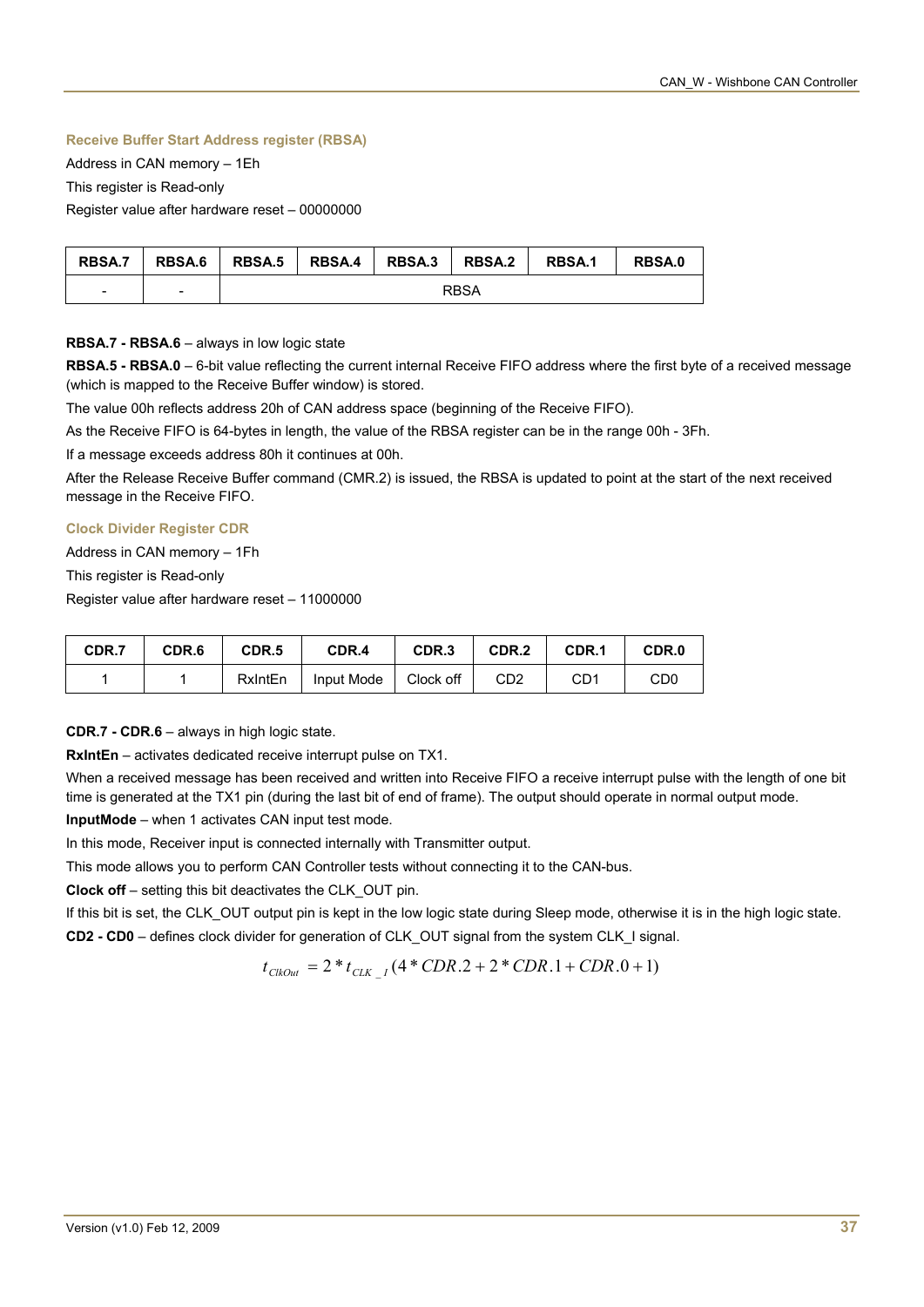# **Host to Controller Communications**

Communications between a host processor and the CAN Controller is carried out over the standard Wishbone bus. The host processor can write to/read from either of the CAN\_W's internal Wishbone registers. Selection of a register – either WAREG or WDREG – is achieved by supplying the unique, binary ID address code of the register. This code is sent to the component and appears at the ADR\_I input. [Table 17](#page-37-0) shows the unique address IDs associated with the registers for the CAN\_W.

<span id="page-37-0"></span>

|  |  | Table 17. CAN_W Internal Wishbone register unique address IDs. |
|--|--|----------------------------------------------------------------|
|--|--|----------------------------------------------------------------|

| Register     | <b>Unique Register Address ID</b> |
|--------------|-----------------------------------|
| WAREG        |                                   |
| <b>WDREG</b> |                                   |

## **Writing to the Internal Wishbone Registers**

Data is written from the host processor to an internal Wishbone register, in accordance with the standard Wishbone data transfer handshaking protocol. This data transfer cycle can be summarized as follows (the write operation occurs on the rising edge of the CLK I input):

- The host presents the unique address ID for the register to be written on its ADR\_O output and a valid byte of data on its DAT\_O output. It then asserts its WE\_O signal, to specify a Write cycle
- The CAN\_W receives the address ID on its ADR\_I input and prepares to receive data into the selected register
- The host asserts its STB\_O and CYC\_O outputs, indicating that the transfer is to begin. The CAN\_W, which monitors its STB\_I and CYC\_I inputs on each rising edge of the CLK\_I signal, reacts to this assertion by latching the byte of data appearing at its DAT. I input into the target register and asserting its ACK. O signal – to indicate to the host that the data has been received
- The host, which monitors its ACK I input on each rising edge of the CLK I signal, responds by negating the STB\_O and CYC\_O signals. At the same time, the CAN\_W negates the ACK\_O signal and the data transfer cycle is naturally terminated.

## **Reading from the Internal Wishbone Registers**

Data is read from an internal Wishbone register in accordance with the standard Wishbone data transfer handshaking protocol. This data transfer cycle can be summarized as follows (the read operation occurs on the rising edge of the CLK\_I input):

- The host presents the unique address ID for the register to be read on its ADR\_O output. It then negates its WE\_O signal to specify a Read cycle
- The CAN\_W receives the address ID on its ADR\_I input and prepares to transmit data from the selected register
- The host asserts its STB\_O and CYC\_O outputs, indicating that the transfer is to begin. The CAN\_W, which monitors its STB\_I and CYC\_I inputs on each rising edge of the CLK\_I signal, reacts to this assertion by presenting a valid byte of data at its DAT\_O output and asserting its ACK\_O signal – to indicate to the host that valid data is present
- The host, which monitors its ACK I input on each rising edge of the CLK I signal, responds by latching the byte of data appearing at its DAT\_I input and negating the STB\_O and CYC\_O signals. At the same time, the CAN\_W negates the ACK O signal and the data transfer cycle is naturally terminated.